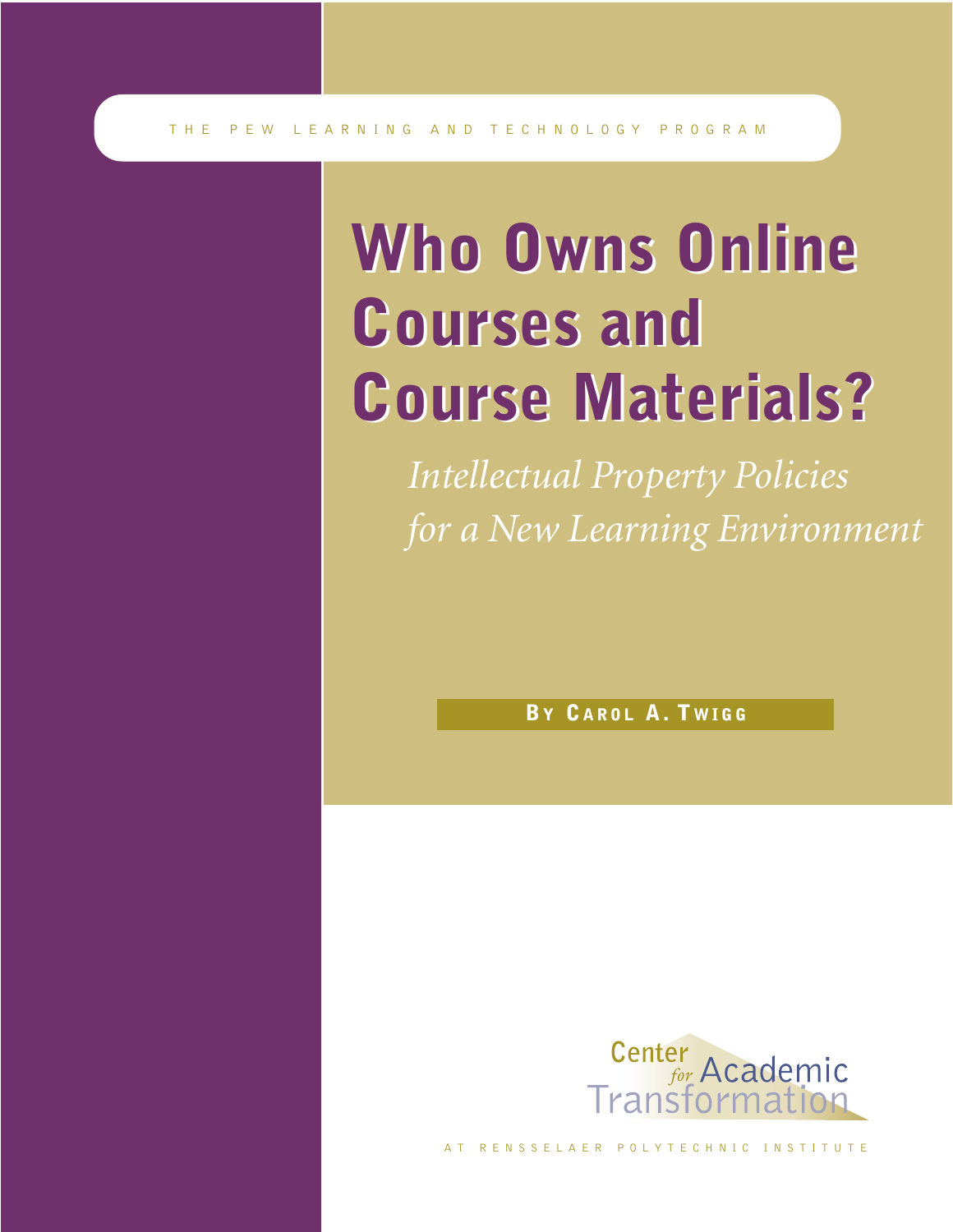Who Owns Online Courses and Course Materials? Intellectual Property Policies for a New Learning Environment by Carol A. Twigg © The Pew Learning and Technology Program 2000

Sponsored by a grant from the Pew Charitable Trusts.

Center for Academic Transformation Rensselaer Polytechnic Institute Dean's Suite, Pittsburgh Building 110 8th Street, Troy, NY 12180 518-276-6519 (voice) 518-695-5633 (fax) http://www.center.rpi.edu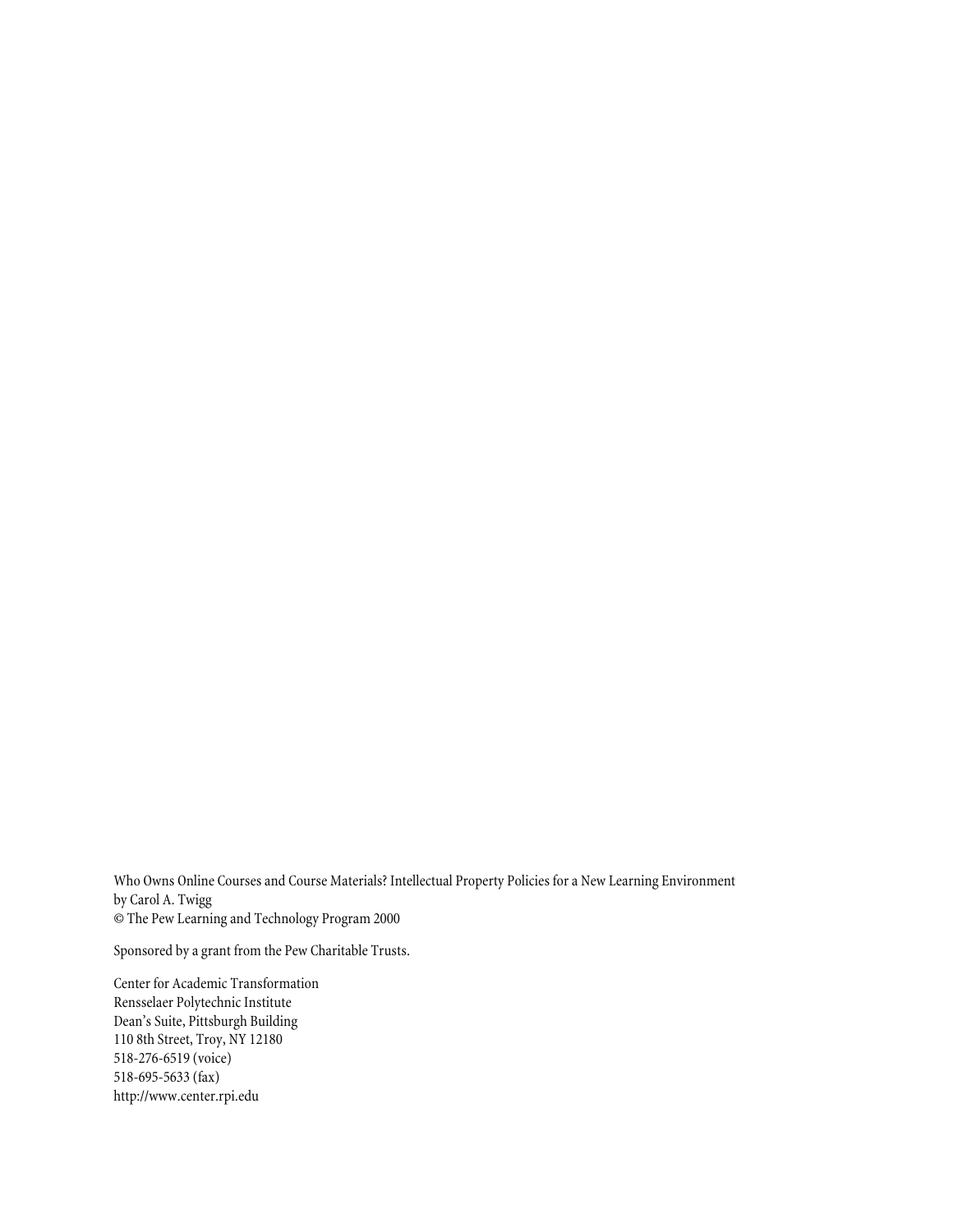### **Preface**

On February 17–18, 2000, a group of fourteen higher education leaders gathered at the Biltmore Hotel in Miami, Florida, to participate in an invitational symposium. The topic was "Who Owns Online Courses and Course Materials? Intellectual Property Policies for a New Learning Environment." This was the second of the recently created Pew Symposia in Learning and Technology, whose purpose is to conduct an ongoing national conversation about issues related to the intersection of learning and technology.

The participants in the Biltmore symposium fell into four categories: (1) recognized experts on the topic of intellectual property; (2) those who are actively engaged in developing and implementing online programs and who are grappling with intellectual property issues on a daily basis; (3) people who approach the issue from a corporate perspective and who collaborate with both individuals and institutions; and (4) noted higher education thinkers on the topic of technology-mediated programs. By blending those familiar with the current policy and legal situation related to ownership issues with those struggling to delineate the practical implications, we hoped to arrive at a point of understanding that would have a positive impact on both theory and practice.

By design, we excluded several aspects of the copyright issue because other communities, especially the library community, are addressing them (e.g., fair use in distance learning environments). We focused on a particular area: the development and ownership of online

courses and course materials. We also concentrated on credit-bearing courses rather than noncredit courses, training courses, self-study courses, and so on. Finally, we centered our attention primarily on full-time faculty and their engagement in developing courses and course materials rather than on adjuncts, who are usually hired by an institution to accomplish specific instructional tasks.

For centuries, there has never been much need to figure out if one party owned a course as a commodity that could be sold elsewhere. But information technology and the Internet appear to have changed the status quo.

Why is this issue such a hot topic? For centuries, there has never been much need to figure out if one party owned a course as a commodity that could be sold elsewhere. But information technology and the Internet appear to have changed the status quo. The process of committing to writing the course content (e.g., lectures, exercises) and digitizing course materials makes it possible, if not potentially lucrative, to package courses in such a way that they can become mobile and can be delivered by people other than the original author. Courses have become "commoditized" and sought as

commercial products by online distance learning companies, for-profit universities, and publishers. Thus, both institutions and faculty authors are encountering new, different opportunities.

Our goal in Miami was to examine the validity of these ideas. Among the questions considered at the symposium were the following: What is really driving the ownership discussion? What is the likelihood that faculty-developed courseware will produce substantial revenue? Can college-level courses be offered with no human interaction or intervention? Should colleges and universities make money, alone or in partnership with the private sector? To what degree should institutions seek to control the behavior of faculty members outside of their institutional commitment? How can the current climate of distrust and uncertainty be alleviated? How can policy encourage faculty members to be engaged in online learning, to develop interesting applications and courses, for the benefit of students?

Most published articles on this topic conclude with something like the following. "The real need is for an institution to have a clear statement of its policy and a mechanism to ensure that the issue of ownership is addressed as early as possible in the development process." Yet simply declaring that an institution needs a clear policy, while such a statement may be true, is not especially helpful. Institutions are having a great deal of difficulty trying to decide what their policy should be, and their inability to decide is disruptive to the internal fabric of the institution. Most colleges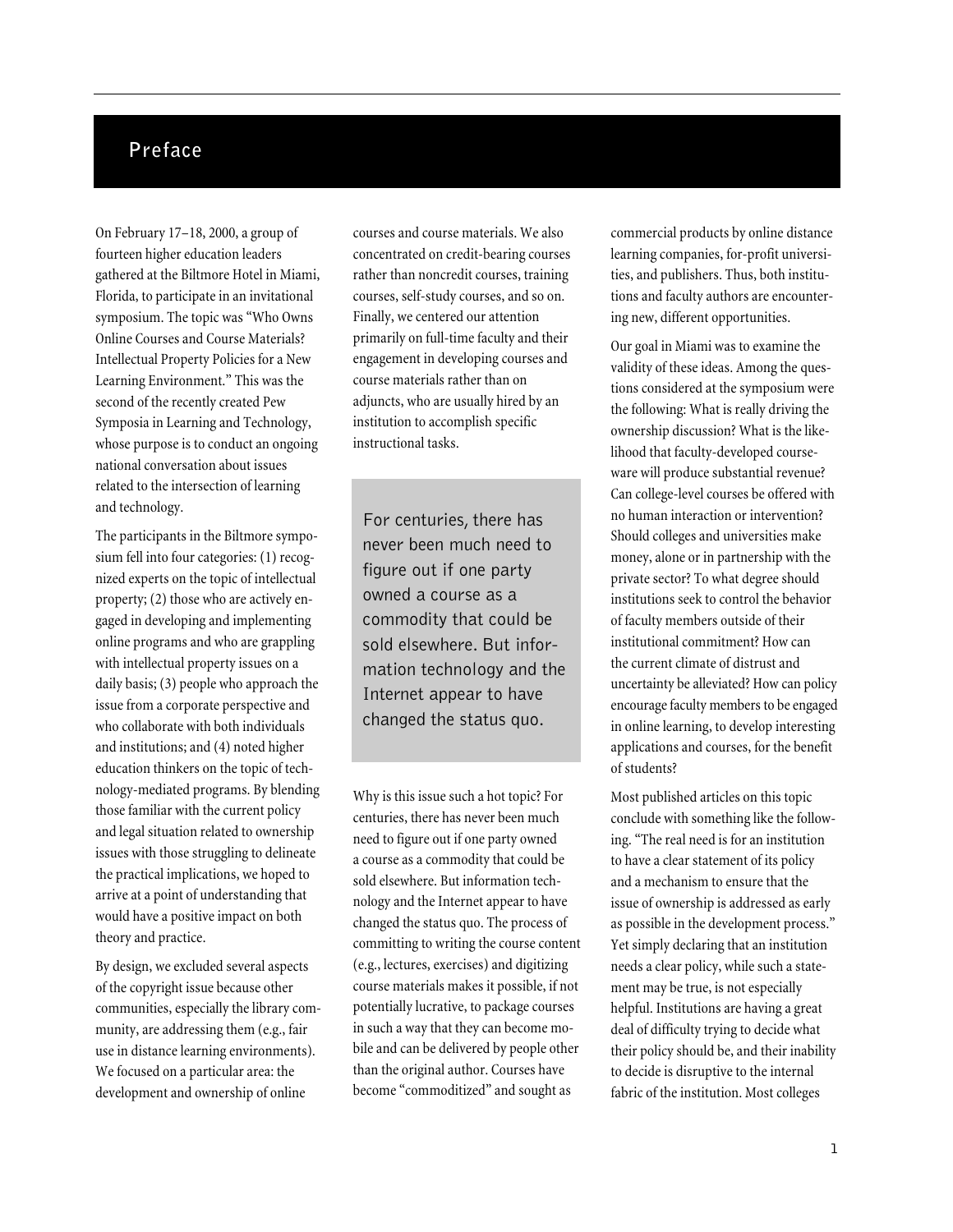and universities have very little understanding of these issues. Since higher education institutions are large, highly diffused organizations, they frequently have no centralized way to focus attention on how to address these issues. Instead, policy is being debated unit by unit. Even when an institution-wide policy exists, in many instances there is no strong conformity to it. Our explicit goal in Miami was to produce a paper that would go beyond recommending that institutions have a policy and would give institutions some concrete advice about what that policy should be and why.

At the symposium, participants discussed four cases, each chosen to raise awareness of the issues and to stimulate discussion. The cases are included here to provoke the reader's thinking as well. The Arthur Miller case and the UNext.com case represent two sides of the same issue: the transfer of intellectual property from individual faculty members to organizations other than the home institution. In the former, the faculty member is the decision-maker and meets resistance from his university. In the latter, the university is the decision-maker and meets resistance from the faculty. The CaseNET case and the Math Emporium case represent two approaches to the commercialization of technology-mediated materials and methodologies. In the first, entrepreneurial faculty members take the initiative without institutional sanction. In the second, the institution has the potential to expand an innovative approach to teaching and learning beyond its own boundaries, but the question remains: how should this be done?

This paper, like the discussion in Miami, builds on the good work of the individuals who participated, both virtually and

in real-time, in the symposium. Before our meeting, a number of them submitted written answers to a series of questions, and their responses, elaborated by the discussion, have been included in this paper. Although not every participant will agree with every statement in this paper, both the discussion and our general conclusions have been captured.

The goal of the Pew Symposia is to approach topics related to learning and technology from a public-interest perspective. Many constituencies bring self-interested agendas to discussions about technology: administrators worry about facing competitors; faculty worry about keeping jobs; vendors worry about selling particular hardware and software. Our goal is to produce thoughtful analyses and discussions that serve the larger good. Please let us know if we have met that goal in our approach to this very contentious issue.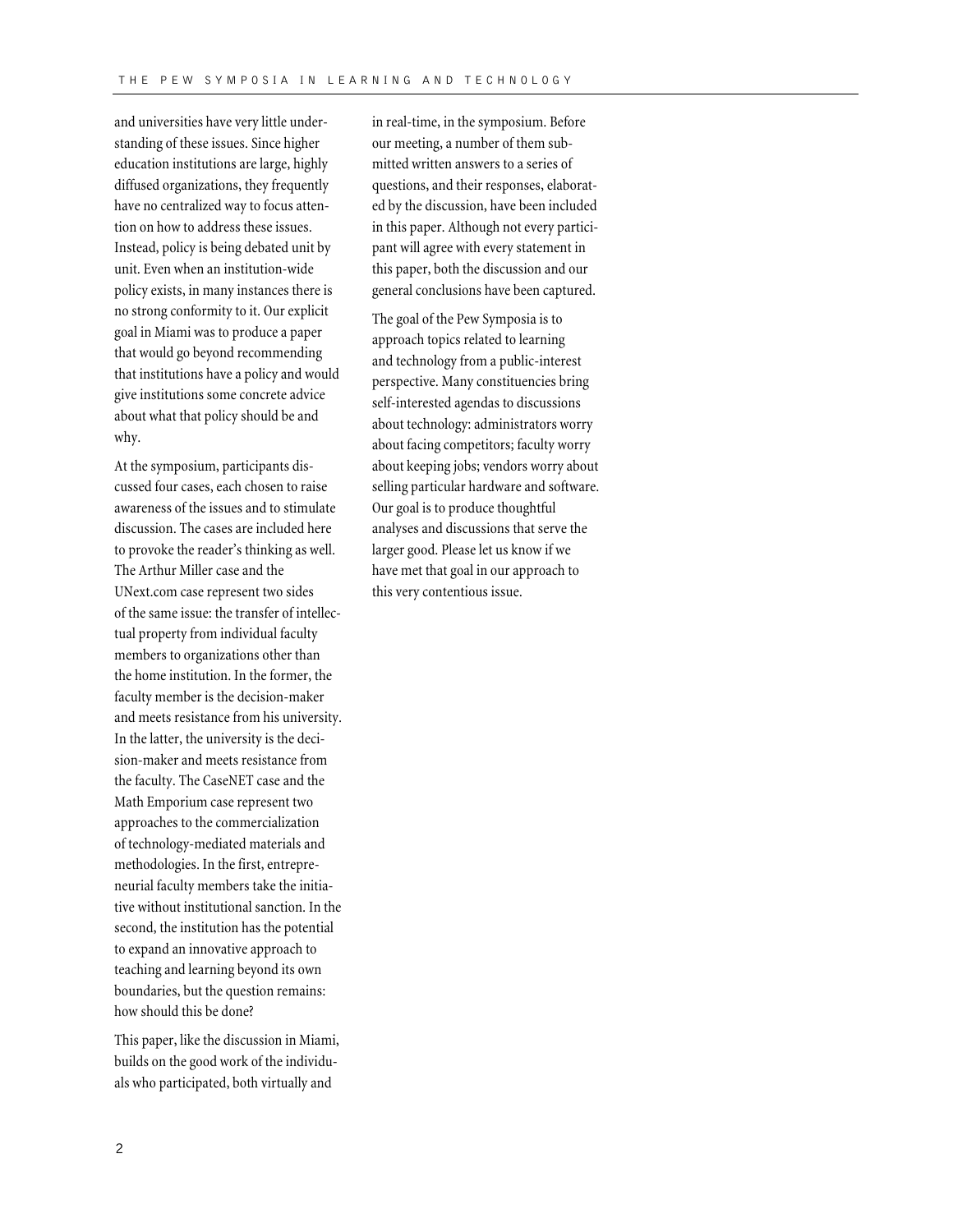*Adapted from two articles in the* Chronicle of Higher Education: *Wendy R. Leibowitz, "Law Professors Told to Expect Competition from Virtual Learning," January 21, 2000, and Dan Carnevale and Jeffrey R. Young, "Who Owns Online Courses? Colleges and Professors Start to Sort It Out," December 17, 1999.*

In what he calls the "Hollywoodization of academia," Arthur Levine, president of Teachers College of Columbia University, envisions professors following in the footsteps of the late Cornell University astronomer Carl Sagan, who talked about physics and space on television so often and so distinctively—that his presentations became the punch lines of Johnny Carson's jokes on *The Tonight Show.* In the future, Levine predicts, faculty members whose online courses become popular will end up sitting across the desk from Jay Leno.

Harvard officials say Miller violated university policy by providing course material to another law school without permission. Miller and Concord officials maintain that because he doesn't teach at the virtual law school or even interact with its students, in person or online, Miller is not violating Harvard's policies.

In such an approach, a faculty member would own the rights to online instructional materials and could sell access to various online colleges. In fact, the day when professors make deals like rock stars and athletes may not be that far off. Top professors might soon sell materials to a variety of colleges—and might even hire agents to arrange television appearances and other promotions to drum up business. "There's talent that can be making

## **CASE 1 CASE 1 CASE 1 CASE 1 CASE 1 The Arthur Miller Case**

more money than they currently are," Levine says. "I'm waiting for the first academic agent." He says the best professors will become something like free agents in a major sports league, able to work with whomever they choose. Except, unlike athletes, those professors will be able to play on more than one college team at once.

The Internet is creating new opportunities for institutions as well as faculty members at those institutions, according to A. Michael Froomkin, a professor at the University of Miami School of Law. "Law school is a product," says Froomkin, and new markets are presenting themselves. Although it is costly to create virtual lectures and seminars, the potential revenues from reaching out to new student markets, including corporate executives, government officials, and foreigners, could be tantalizing to law schools, according to Froomkin.

Celebrity faculty members may find new markets for their courses and reap the benefits, financially and professionally. Froomkin calls this the Arthur-Miller-on-a-disk model, referring to the Harvard University law professor who has already supplied videotaped lectures for Concord University School of Law, an online institution.

Harvard officials say Miller violated university policy by providing course material to another law school without permission. Miller and Concord officials maintain that because he doesn't teach at the virtual law school or even interact with its students, in person or online, Miller is not violating Harvard's policies. He says his arrangement with Concord is analogous to publishing a book or giving a lecture on television. "You name the medium, and I've conducted lectures through them," he says. Miller and Robert C. Clark, Harvard law school's dean, are now discussing how to handle the disagreement. They're also reviewing how Harvard's policy applies in the age of the Internet.

Jack R. Goetz, the law dean at Concord, says colleges and universities will have to loosen restrictions on their professors if they want to hang on to the best ones in the years ahead. Restricting faculty members' ability to teach online will encourage them to leave, because they will see online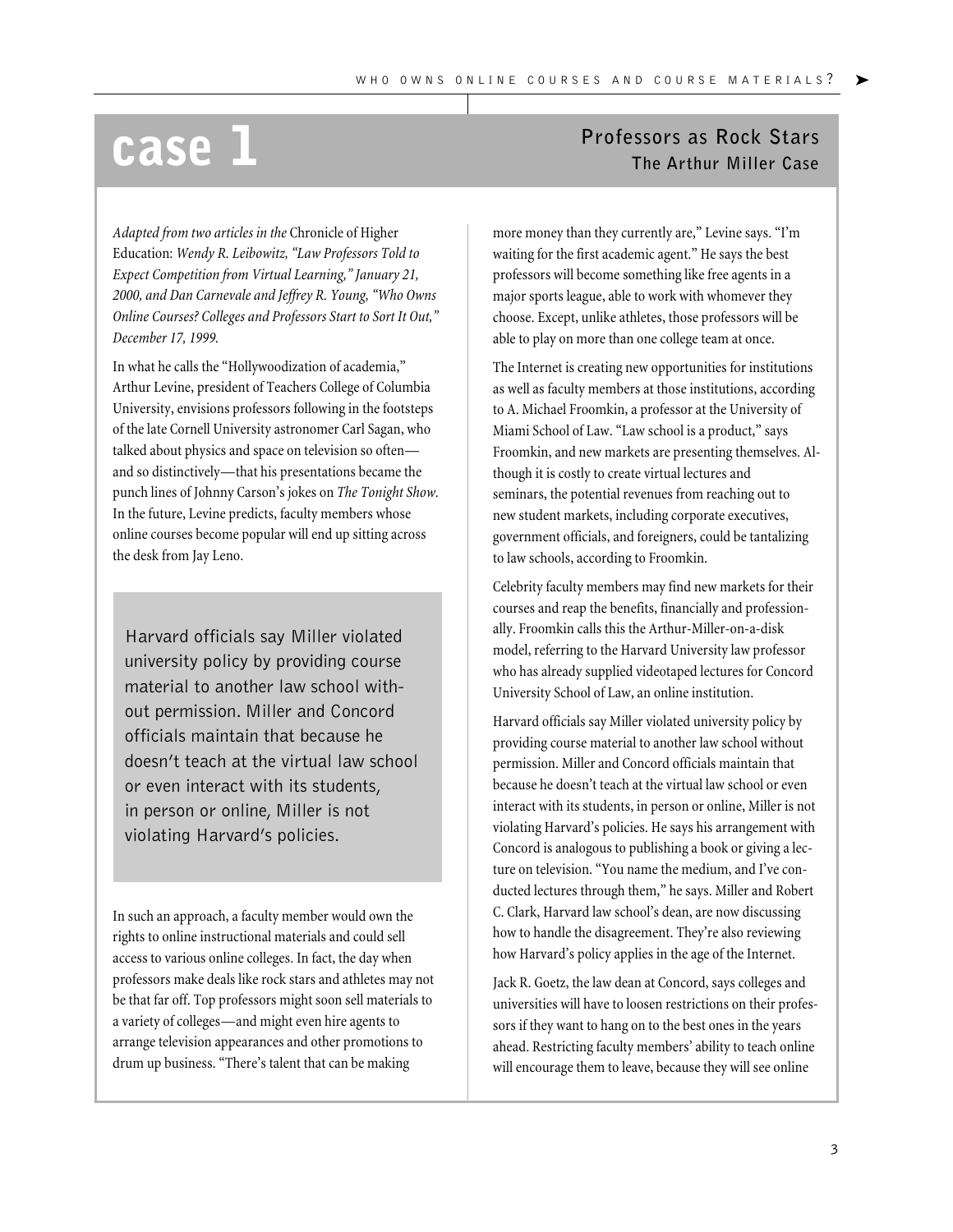teaching as a way to build a reputation that can attract outside work, he says. Goetz notes that Miller is one of about a half-dozen professors who provide course material to Concord's law school but don't teach there. Harvard is the first institution to raise objections, he says.

#### **Comments and Questions**

Some in higher education say the issue of who owns courses and course materials is not only about money but also about how institutions protect their interests. They are concerned when, after the home institution has nourished faculty to become good faculty, competing institutions hire the faculty as adjuncts and benefit from that nurturing without sharing the cost. This issue is categorized as one of conflict of commitment. Institutions care about the faculty member who has taken advantage of the college or university's resources and simultaneously uses them at a competing institution. Clearly the new environment allows the faculty member to do such things far more easily. The ownership issue represents an attempt by the college or university to try to control the faculty member's behavior.

Here are some questions to consider:

1. One basis for objecting to this practice relates to the traditional notion of conflict of commitment—that is, the notion that faculty members owe their primary time commitment to their home institution. Is this concept still viable when courses can be captured in replicable form and distributed on the Internet or via other media forms, thus negating the time-conflict argument?

2. Another reason for objecting to this practice relates to limiting competition. In this case, Miller is not competing with his own institution, since Concord appeals to a totally different market. If the faculty member is working for an institution that is not in competition with his or her home institution, should there be any restrictions on such activity?

3. It is common practice for faculty members to teach a course at other colleges, including those that are in the same geographic region and that are presumably in direct competition with the home institution. Is there anything unique about online learning that changes the way we should regard this situation?

4. Some say that since Harvard pays the overhead for Miller to produce a course by providing him with office space, heat, library, and all other resources, Harvard has

How will colleges and universities be able to hang on to the best professors in the years ahead if institutions restrict professors' ability to sell themselves and their courses to other providers?

a right to prevent him from selling the course to Concord, which has provided none of this overhead and intends to make a profit. Do you agree?

5. Is there a difference between faculty who function as genuine free agents (i.e., as independent entrepreneurs not attached to any institution) and those who operate as "pseudo" free agents (i.e., still affiliated with an institution)?

6. Some believe that the issue is one of associating the Harvard name and reputation with a law school that may be viewed as less reputable. That is, some see this as a trademark problem. If Miller were doing the same thing with a well-regarded school, would Harvard be as unhappy? Or, conversely, what if Miller were a faculty member at a small college and invited to produce an online course at Harvard? Would that be OK?

7. If a professor truly has "star quality," can a college or university realistically expect to own a piece of the action? How will colleges and universities be able to hang on to the best professors in the years ahead if institutions restrict professors' ability to sell themselves and their courses to other providers?

8. If a college or university has traditionally allowed professors to teach at other institutions or consult with other organizations, is it justified in suddenly changing its practices when it thinks that money can be made or that the competition is serious?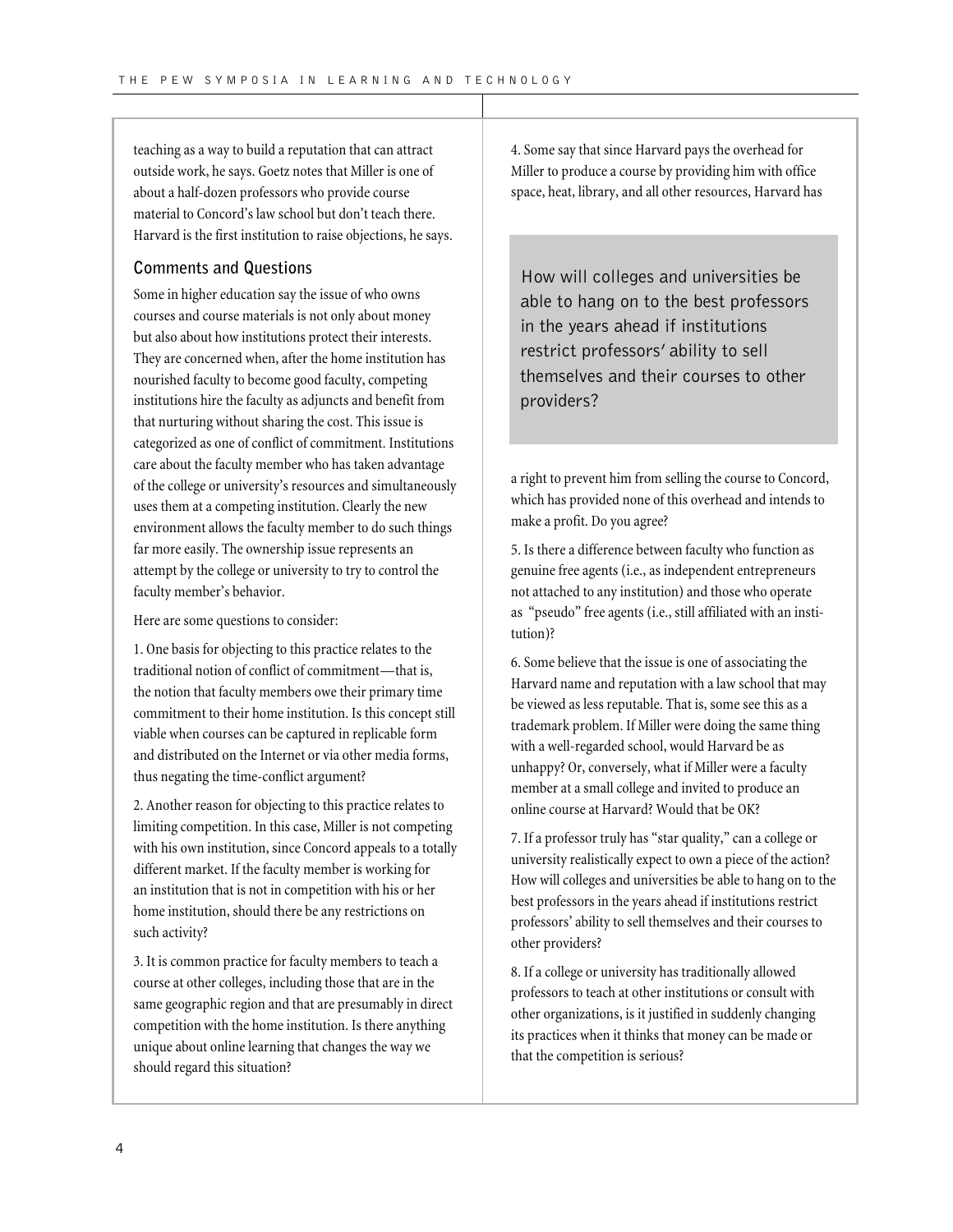*Adapted from Goldie Blumenstyk, "A Company Pays Top Universities to Use Their Names and Their Professors,"* Chronicle of Higher Education, *June 18, 1999.*

A new company, called UNext.com, is offering a select group of universities a chance at Wall Street riches in return for the right to use their names and their faculty expertise for developing courses in business, engineering, and writing. The company is courting—and signing some prestigious educational partners. Columbia University, Stanford University, the University of Chicago, and the London School of Economics and Political Science have all signed deals. UNext.com has devised a business

UNext.com plans to develop a series of business-oriented courses, sell them to multinational and overseas corporations, and then have the corporations deliver the courses to their employees worldwide via the Internet and more traditional materials, such as books.

plan that aims to tap some of the biggest growth areas in higher education today: corporate training, continuing education, distance learning, and the internationalstudent market.

Based in Deerfield, Illinois, UNext.com plans to develop a series of business-oriented courses, sell them to multinational and overseas corporations, and then have the corporations deliver the courses to their employees worldwide via the Internet and more traditional materials, such as books. The company provides universities an "opportunity to deliver education to employed people throughout the world," says Andrew M. Rosenfield, the Chicago entrepreneur who is president of UNext.com. Worldwide, he adds, it's "a huge market."

## **Case 2 It's a Huge Market Case**

The company was initially conceived by Rosenfield in 1997 under the umbrella of Knowledge Universe, a California holding company that has interests in numerous education and training companies and counts Michael Milken as one of its three principal owners. A titan of Wall Street in the 1980s, Milken later went to prison and paid a \$1-billion-plus fine for securities-law violations. (Lowell Milken, his brother, and Larry Ellison, the chief executive officer of Oracle, are the other major Knowledge Universe owners.) Milken plays no active role in UNext.com, says Rosenfield. Nonetheless, Milken's association with the company became a bit of an issue when the University of Chicago was deciding whether to sign on.

Originally, Rosenfield's fledgling venture was financed wholly by Knowledge Universe and was known as Knowledge University. In late 1998, however, Rosenfield and the Knowledge Universe principals parted company; UNext.com was spun off, with Knowledge Universe still owning about 20 percent of UNext.com but having no voting rights. Knowledge Universe also kept the rights to the Knowledge University name. It plans to use the name for its own Internet-based higher education venture, to be aimed at individual students rather than companies.

The company is stirring debate over the ways in which colleges and universities deploy their academic resources and reputations for financial gain. Rosenfield's involvement became an issue, with several faculty members openly asking whether it was appropriate for him—a University of Chicago trustee—to personally profit from a deal in which his company would gain credibility because of its connections with the university. Rosenfield says that the suggestion he was trading on the university's reputation for his private advantage is "absurd." The trustees followed their usual conflict-of-interest policies in considering the deal, he says, and he did not participate.

Three of the university's renowned economists—Gary S. Becker, Jack Gould, and Merton H. Miller—serve on UNext.com's board of directors and own a stake in the company. The dean of the law school, Daniel R. Fischel, is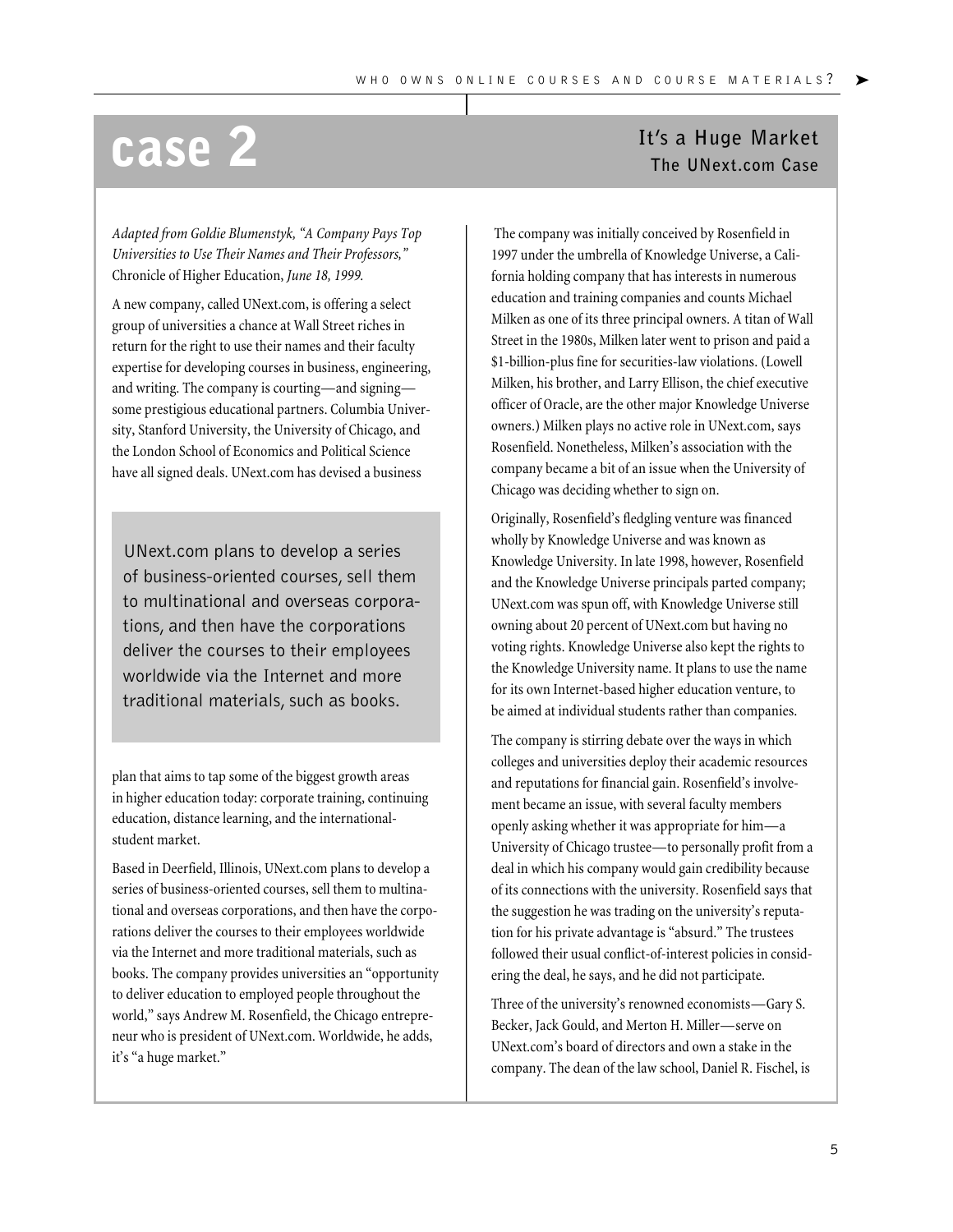also an investor. Geoffrey Stone, the University of Chicago's provost, dismissed any suggestion that Rosenfield's position or the involvement of several Chicago professors as UNext.com board members and advisers had impaired its ability to independently evaluate the deal. "Some people, like myself, take some comfort from the fact that the advisory board has people on it that we respect," he says.

Marvin Zonis, a business school professor, has some lingering concerns. "The issue of the University of Chicago lending its name to another institution to make a profit is a very problematic issue," he says. But he also notes that many faculty members do something similar when they consult for a company. And the leaders of the business school, he adds, consider the deal an excellent opportunity to extend the school's name globally.

The faculty committee examining the proposal recommended going ahead because of assurances that the University of Chicago's financial terms would be at least as good as those of any other partner. Zonis notes that the potential for a big payoff was also "a very important part of the motivation at the business school. If the reward were a pat on the back, it would have been a different story."

Under the UNext.com business model, contracts make clear that the content going to the company is coming from the institutions, not from any particular faculty member. UNext.com will pay the universities in return for receiving help from faculty members to produce courses or short lessons in topics such as how to conduct basic marketing and how to compute net present value. The university, not the professors, will own the rights to the

The real money in the UNext.com deals will go to the institutions, not individual professors. And that, says David Brady, associate dean at the Stanford Business School, is a great part of the company's appeal.

intellectual property developed under the UNext.com contract. The money goes to the universities, which will then compensate the participating faculty members under terms devised by each institution.

Under the terms of the contract, Chicago's Graduate School of Business is expected to supply faculty expertise to UNext.com in several subject areas. Although no particular professor will be compelled to participate, Stone says the University of Chicago will consider participation with UNext.com as part of the business school faculty members' teaching responsibilities, for which they will receive compensation or release time.

Students will not receive credit or degrees from the participating universities, nor will they be taught by professors from those institutions. Eventually, they might receive credit from a new institution that UNext.com plans to create, called Cardean University. All participating universities will receive limited rights to use the courses they and other institutions help to produce, as well as the underlying technologies to deliver the courses.

The real money in the UNext.com deals will go to the institutions, not individual professors. And that, says David Brady, associate dean at the Stanford Business School, is a great part of the company's appeal. Universities make money off patents, but "they missed out on textbooks," he says, describing the way universities traditionally claim rights to professors' inventions but not their books. "That's why they're signing," says Brady. It's their way of "getting a piece of the action." UNext.com provides a way for universities to finally profit directly from the scholarly course materials that their professors produce. Each institution will receive a guaranteed stream of royalties that, according to some sources at the universities, would amount to a minimum of \$20 million over five to eight years.

Should the privately held UNext.com go public, the participating universities would have the right to convert those royalties into stock, giving the institutions insider opportunities to capitalize on Wall Street's fever for Internet start-ups and for-profit education companies. Though UNext.com would not reveal what percentage of the company each university could potentially own, Rosenfield said the collective total could be 20 percent after the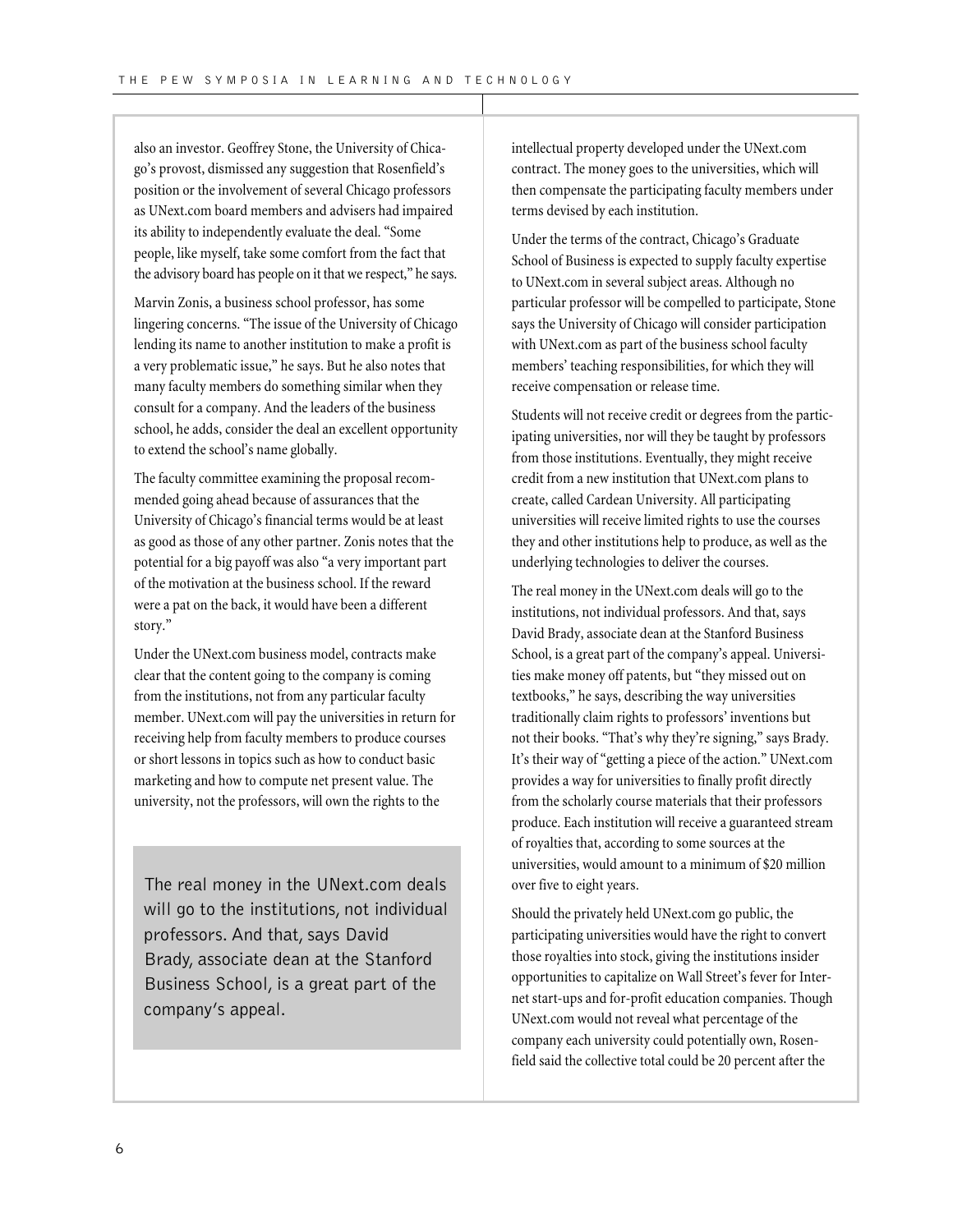initial public offering. Distance learning is opening up a whole avenue of opportunity to profit from intellectual property, and "universities want something out if it," he says.

#### **Comments and Questions**

The UNext.com case, in which institutions are making business arrangements with an external organization, is the reverse of the Arthur Miller case. This relationship with a third party is more typical of those that colleges or universities have had in the past. Yet it raises interesting questions about the relationship of the higher education institution and the faculty members' intellectual property. Under the UNext.com business model, contracts make clear that the content going to the company comes from the institutions, not from any particular faculty member, and that the university, not the professors, will own the rights to any intellectual property that is developed. In addition, the university will consider participation with UNext.com as part of the business school faculty members' teaching responsibilities, for which they will receive compensation or release time.

Here are some questions to consider:

1. The issues surrounding the deal became especially heated at the University of Chicago because of the faculty's underlying anger toward the administration over financially driven moves that they said could undermine the university's traditional mission. Will the deal lead to a corrosion of academic values?

2. Does the University of Chicago's participation constitute a product endorsement? UNext.com will have the right to use the institution's name and logo in a mutuallyagreed-upon manner, but the contract gives the university the right to control how its name is used and an ability to withdraw from the deal altogether should it become dissatisfied.

3. Some faculty members at the University of Chicago remain worried about the long-term message such arrangements send. Some professors have questioned whether administrators with "dollar signs flashing in their eyes" are letting a desire for profit shape faculty priorities. Does that mean the market will start determining how

Under the UNext.com business model, contracts make clear that the content going to the company comes from the institutions, not from any particular faculty member, and that the university, not the professors, will own the rights to any intellectual property that is developed. In addition, the university will consider participation with UNext.com as part of the business school faculty members' teaching responsibilities, for which they will receive compensation or release time.

intellectuals should spend their time at a university?

4. Suppose Harvard's law school dean assigned Arthur Miller to teach at Concord as part of a contractual relationship between the two organizations. Does this arrangement suggest that the university is becoming an editorial or production house and using its faculty as its source of content? If UNext.com is performing that role, what value is the university adding to the equation?

5. What are the implications when a university makes a commitment to provide content but not teach, when it disaggregates creating course content from offering the course for college credit?

6. Some in higher education believe that for-profit educational organizations are, in essence, "cannibalizing" traditional institutions to the organizations' benefit and to the institutions' detriment. How can a college or university protect its own resource investments in this environment?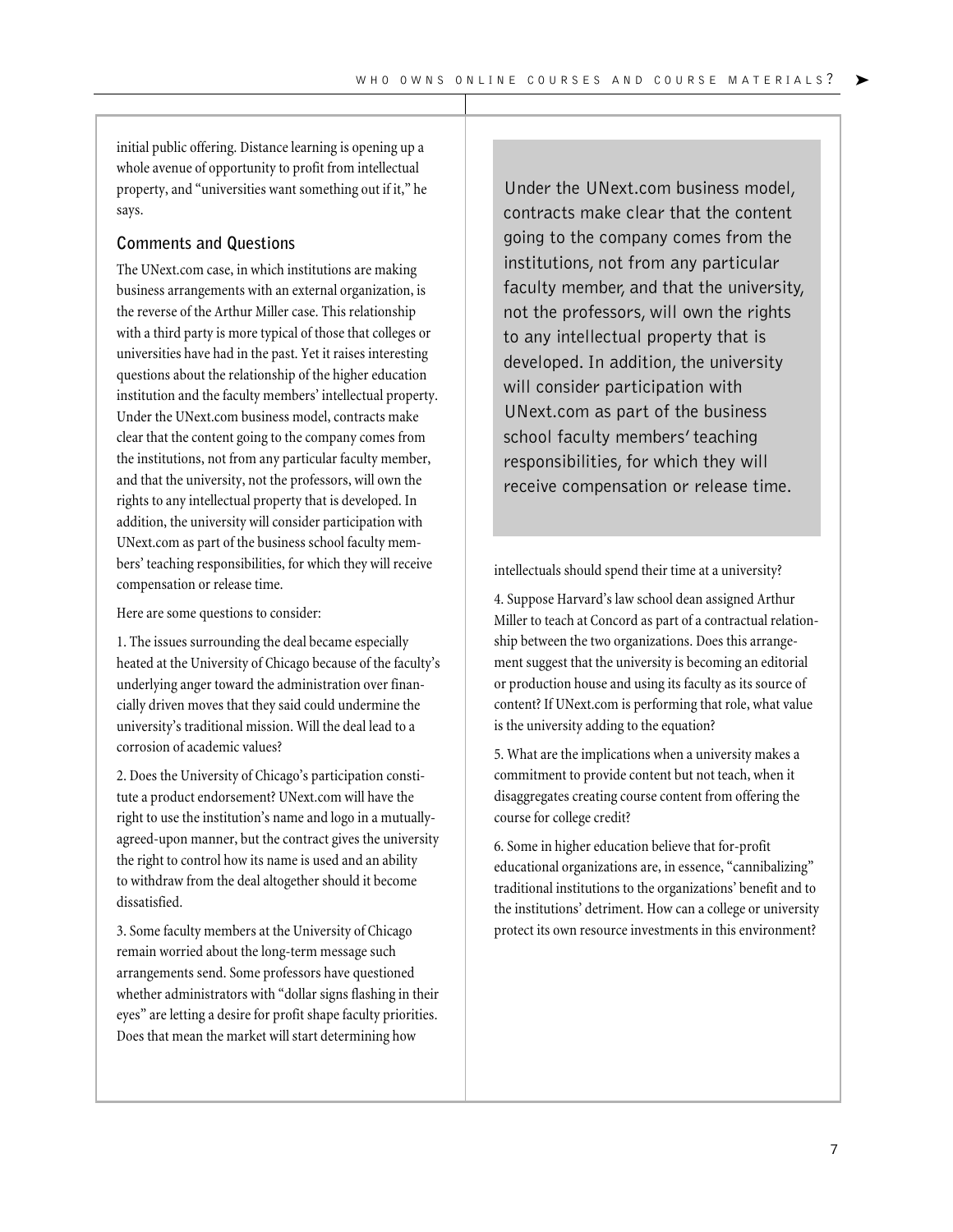*Adapted from Ida Lee Wootten, "Teacher Training Gets a New Twist with Online Case Study,"* Chronicle of Higher Education, *September 12, 1997.*

The University of Virginia (UVA) is offering a package of case-based courses sold over and delivered by the Internet to colleges, universities, and school districts in North America and overseas. Called "CaseNET," the set of courses is offered in a case study–based format designed to build problem-solving skills and promote interdisciplinary teaching in elementary, middle, and high schools. Similar to the approaches used in business, law, and medicine, the cases portray scenarios that occur in culturally diverse classrooms. Students gain practice in employing educational theory and pick up practical knowledge in addressing real-life classroom situations. About 300 students from eleven colleges and universities and ten school districts are currently enrolled in three courses: "Teaching Across the Content Areas,""Standards of Learning and Assessment," and "Using Technology to Solve Problems in Schools."

The colleges, universities, and schools that purchase the courses can customize them to meet students' needs by requiring completion of varied reading materials and projects. Students can earn undergraduate or graduate credit for the courses. Three kinds of arrangements are possible:

- 1. Higher education institutions buying the courses can repackage them using their own course titles and charge their own tuitions. As an example, the University of Dayton uses its course titles and charges its tuition after it pays the developer, the Curry School of Education, a fee for the CaseNET offering. Students earn credit by registering with their home institutions.
- 2. Students can register and earn credit directly with UVA.
- 3. School districts can use the courses as in-service training for teachers and school administrators to satisfy recertification requirements. For those who are already teaching, the courses provide a new kind

## **The Entrepreneurial Faculty case 3 The CaseNET Case**

of field experience. Teachers gain electronic connections to people worldwide.

UVA in-state students and Virginia teachers pay \$399 for a three-credit course. Out-of-state students and teachers, both current and prospective teachers, pay \$588 for a three-credit course. Teachers who take the course for professional development only (no credit) pay \$350 per course.

Two faculty members and their graduate students in the Curry School of Education developed the cases with support from the Hitachi Foundation and AT&T. The entrepreneurial faculty have gone outside the normal university bureaucracy to offer these courses. They have used UVA's Continuing Ed structures to enroll students. Some students are enrolled at other institutions and are receiving credit through those institutions. In these cases, the faculty have negotiated a fee for the other institution to pay to them directly. Those funds have been handled relatively "informally," coming directly into the school and being allocated to the faculty members with no institutional involvement. All of this is the subject of keen interest by the provost and other university administrators. No one seems to know quite how to handle the process. This model of instruction has raised just about every issue of institutional policy one can imagine—issues that no one has considered except in this specific case.

Two UVA professors teach the courses, with the assistance of faculty at the participating higher education institutions and teachers and administrators at the private and public K-12 schools in the participating districts. Instructors who lead the courses at the participating college, university, and school sites do not need prior Internet experience. CaseNET provides tutorials on how to navigate the Web and electronic course sites. Instructors are given passwords that allow them to access teaching notes, suggestions on analyzing cases, and tips on leading on-site and electronic discussions. In addition, instructors who use the courses complete Curry School training sessions.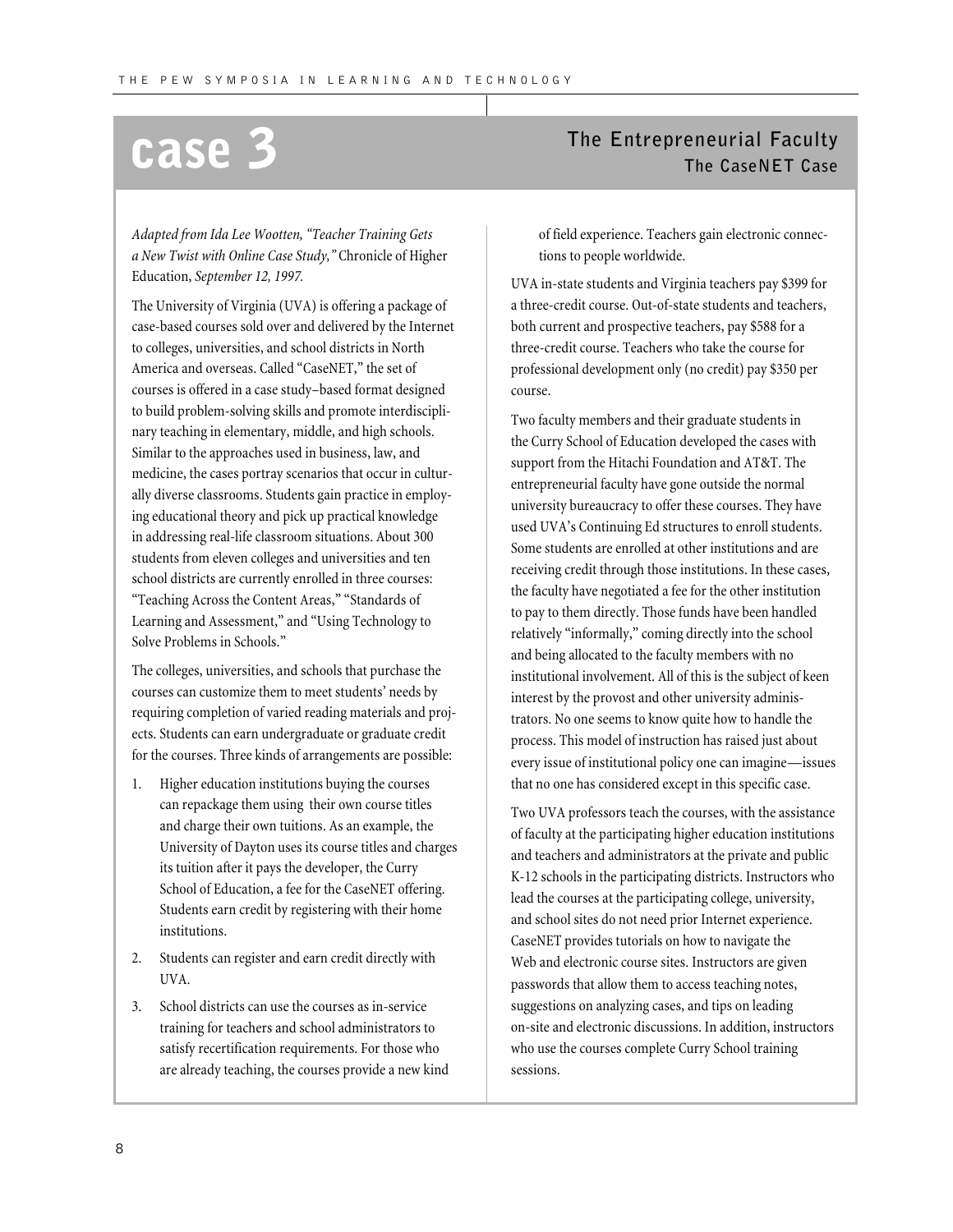Although CaseNET is delivered via the World Wide Web, video conferencing, electronic discussion groups, and e-mail, students also meet at designated times at physical locations, where instructors guide their work. During the first week of class, photographs of students are posted electronically so that participants will "know" their colleagues at other sites. Once they begin analyzing cases, students will post their case-solving suggestions on the Web, promoting consideration of differing viewpoints. Electronic videoconferences held throughout the semester

CaseNET illustrates a situation in which a number of highly entrepreneurial faculty are, in essence, running a business from their offices ... Should UVA step in to control the faculty members' activity, or should the university find ways to encourage their entrepreneurship?

allow discussions about the cases among faculty, teachers, administrators, and students at participating schools or institutions. Near the end of the course, students participate in a case-solving contest. They also create case-based projects for their own students or for colleagues.

#### **Comments and Questions**

CaseNET illustrates a situation in which a number of highly entrepreneurial faculty are, in essence, running a business from their offices—registering students for credit, collecting fees, and so on. What attitude should the institution take toward this activity? Should UVA step in to control the faculty members' activity, or should the university find ways to encourage their entrepreneurship?

Here are some questions to consider:

1. Many observers are concerned that this activity is being conducted outside the realm of the administration or outside of an academic sanction, that faculty are negotiating for themselves. Does the institution have an obligation to

maintain control of this situation? If yes, how should it go about doing so?

2. What happens if the products being produced are not of high quality? What is the impact on UVA's reputation?

3. If the case materials generate a substantial revenue stream, how should this be divided among the interested parties?

4. Some believe that in the information age, value will reside not in content but in reputation—that is, not in who owns the content but in who owns the label. In this instance, is it problematic that UVA is not controlling its brand or its trademark?

5. Historically, distance education programs have had arrangements whereby the institution works with faculty to create materials and then licenses these materials to other institutions. There is a substantial body of good practice on this. Isn't the problem in this case a procedural one, that the administration hasn't figured out how to handle the nontuition income stream and the licensing and sales issues?

6. Are the goals of the traditional academic program and those of a virtual program, as illustrated by CaseNet, different, even though the educational content may be the same? Do they require two different kinds of business model?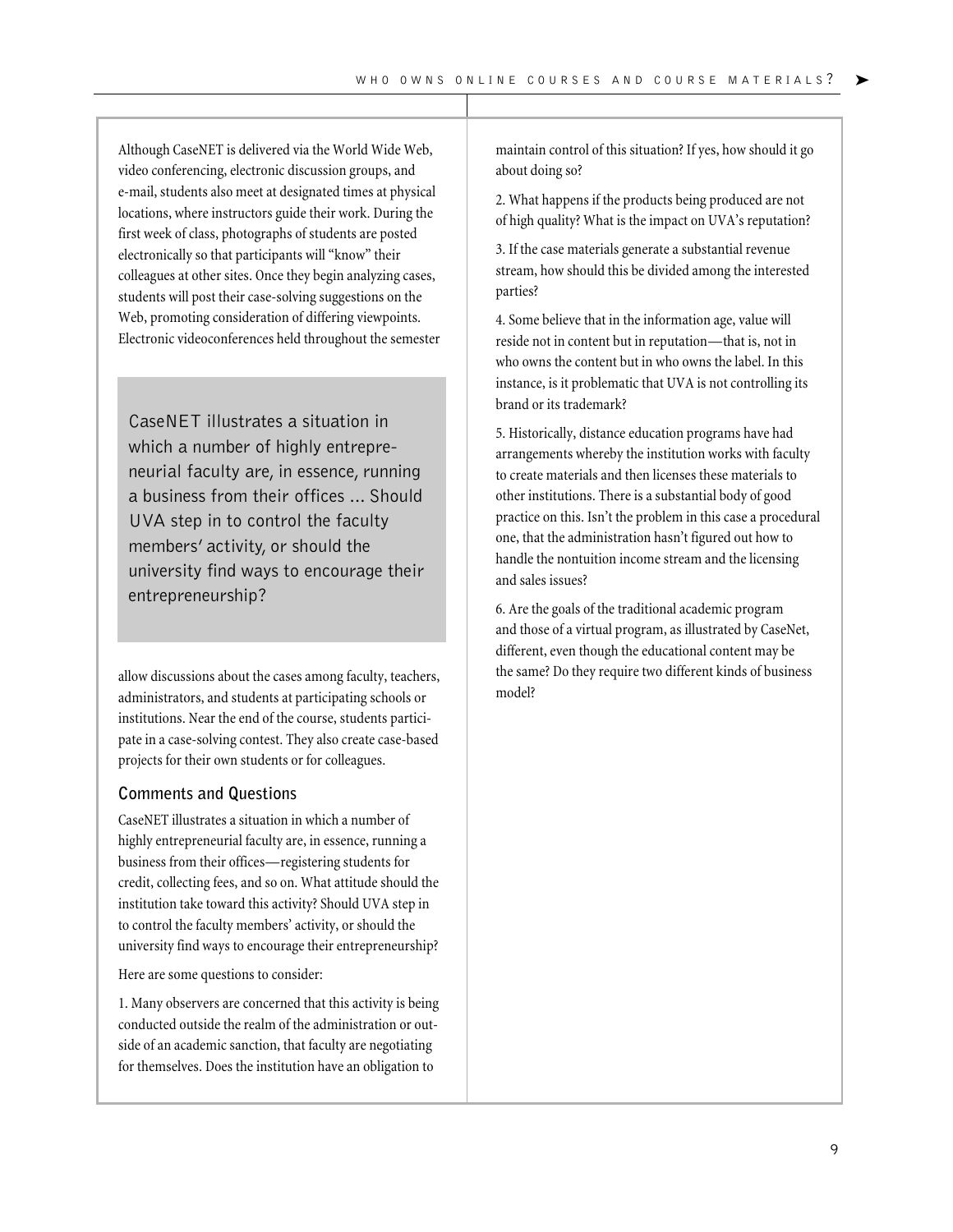*Adapted from Florence Olsen, "Virginia Tech's 'Math Emporium' Changes Grades and Attitudes,"* Chronicle of Higher Education, *October 8, 1999, and Florence Olsen, "The Promise and Problems of a New Way of Teaching Math,"* Chronicle of Higher Education, *October 8, 1999.*

When politicians visit Virginia Tech's Math Emporium, a 58,000-square-foot computer classroom, they see a model of instructional productivity, a vision of a future in which machines handle many kinds of basic undergraduate teaching duties—and universities pay fewer professors to lecture.

Professors who work in Virginia Tech's Math Emporium have always believed that this is a revolutionary way to teach undergraduates. And they have data, they say, that backs them up. The percentage of students earning a grade of 2.0 or better in business calculus is up from 66 in 1996 to 78 in 1998, the second year the course was taught in the emporium. The percentage of students who got Ds, Fs, incompletes, or no grades at all in the course dropped from 25.2 in the fall of 1996 to 16.4 in the fall of 1998. The professors credit the improved grades to the emporium's mix of online instruction, coaching, and student-tostudent help.

Other figures appear to support the university's claim that it can teach more undergraduates more effectively in the emporium than it could in traditional lecture classes. Besides helping students keep up, the emporium has contributed to the rise in the average grade earned in pre-calculus, says Linda H. Scruggs, an assessment coordinator. She says that the average pre-calculus grade rose from 1.98 in the fall of 1996 to 2.41 in the fall of 1998.

Scruggs discounts critics who ascribe students' improved performance to grade inflation or to the better preparation of students before they came to Virginia Tech. Only 54 percent of the 1,373 Virginia Tech students who took pre-calculus in the fall of 1996 earned an average grade of 2.0 or better. By the fall of 1998, when 1,229 students took pre-calculus in the emporium, 73 percent of the class achieved a 2.0 or better.

## **CASE 4 CASE 1 Where Do We Go From Here?**

Despite its successes, the future of the twenty-four-houra-day Math Emporium is not entirely ensured, according to some of the professors who teach there. Because a commercial market in college-level courseware has been slow to develop, they say, the university has been forced to develop software on its own. But it cannot afford to do so indefinitely.

In the fall of 1997, when the emporium opened its doors, visitors came to Blacksburg, Virginia, to see the nearly acre and a half of open classroom space and the 500 Apple PowerMac computers. Now, as then, dozens of graduatestudent and undergraduate helpers can be observed strolling among the hexagonal pods on which the emporium computers sit. The helpers are available to help the students who are stuck on math problems.

Fewer than a dozen of Virginia Tech's eighty mathematics faculty members have said they prefer not to participate in the emporium experiment. "We could have done something smaller, I suppose, something less far-reaching," says Michael Williams, associate vice-president for information systems and research computing at Virginia Tech. "But I think the emporium was absolutely inevitable," he says, given the budgetary pressure the university has faced under a pair of Republican governors, George F. Allen and James S. Gilmore III. "We have a Governor who tells us about every week that we're spending too much money, and that state schools are getting a free ride," says Williams. "There's no getting away from the instructionalproductivity pressures." But good administrators also look at problems as opportunities, Williams says. "While we have these pressures, they've also given us an opportunity to improve our pedagogy," he says.

John Rossi, a mathematics professor whose specialty is function theory, directed the linear algebra course for 1,600 students last fall, assisted by student helpers and the emporium computers, which can run either Macintosh or Windows software. In the pre-emporium days, Rossi says, the math department scheduled at least twenty-five instructors to teach one or two linear algebra sections of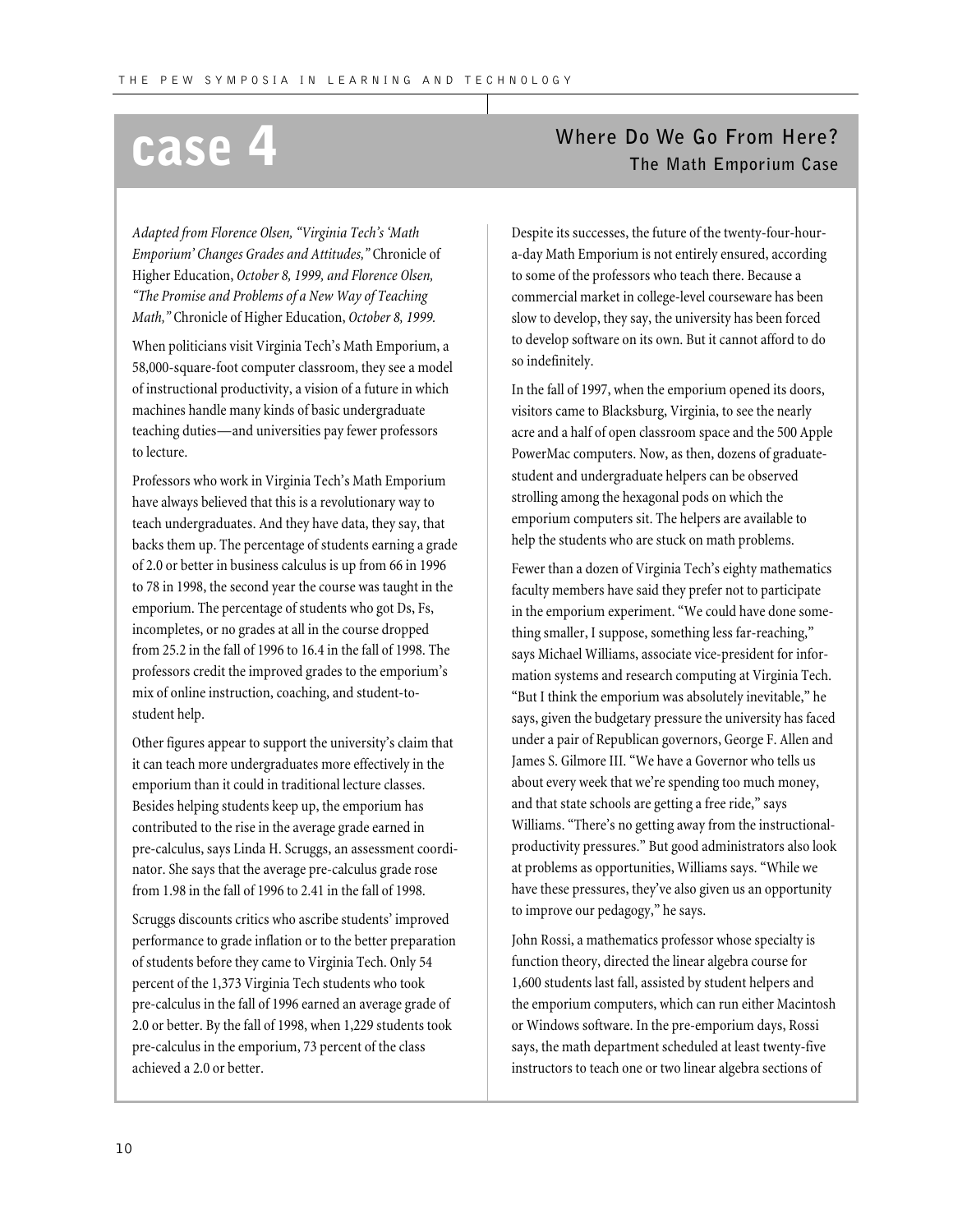forty students each. Now the professors who have been released from teaching linear algebra are being used to increase faculty contact with students in other courses, especially those taking vector geometry.

Technology advocates who approve of what Virginia Tech is attempting say the Math Emporium exemplifies a transformation that they hope will gain momentum in higher education. "It's early, but I feel fairly confident that it will pick up steam," says Carol A. Twigg, executive director of

Universities and even textbook publishers are not well organized for developing software or for handling the installation, support, and maintenance that are part of the cost of doing business, Quinn says. Developing an online pre-calculus course is no less complex, he says, than developing a Web browser or a graphics package.

the Center for Academic Transformation at Rensselaer Polytechnic Institute. Virginia Tech's emporium "is changing the labor requirements" for teaching linear algebra. In doing so, Twigg says, the university has shown that it can reduce its per-student instructional costs for the course from \$77 to \$24, a labor savings of \$97,000 a year. "That's absolutely the lowest we've seen," says Twigg, whose center has given \$200,000 to Virginia Tech and an equal amount to each of nine other institutions to convert lecture courses to self-paced, online formats that may reduce labor costs and improve learning.

The Math Emporium has become a big draw. University of Alabama administrators, Pennsylvania State University's president, and University of Idaho officials all visited the site in the fall of 1999. Members of the Virginia Senate's Finance Committee like the emporium so much that they held a luncheon there, says Robert F. Olin, chairman of the Virginia Tech Math Department. "They were looking," he says, "at where higher education is going."

But not everyone is certain that the emporium's future is secure, says Frank S. Quinn, a mathematics professor. It survived a difficult start-up year, Quinn says, only because his math colleagues are "very intelligent, highly dedicated educators" who also have programming skills. They wrote the emporium's online linear algebra course themselves, in nine months. When it's not working, he adds, they're the ones who fix it. But the university cannot sustain the emporium indefinitely on extraordinary human effort, Quinn says. Olin agrees that the lack of commercial math software puts a burden on faculty members to design and maintain their own programs. "One of the immense tasks for our department," he says, "is creating the software we want to use."

Currently, linear algebra is the emporium's only complete, interactive, online course. It has an electronic hyperlinked textbook, self-paced tutorials, lectures on CD-ROM, and online quizzes. Lab exercises for traditional, lecture-based business calculus and other math courses are also available. A group of Virginia Tech faculty members is developing a Web-based pre-calculus course, which they hope to have ready by the fall of 2001. It would replace the outdated, commercial online textbook they are now using to teach pre-calculus in the emporium.

"We're still at risk if we don't get another big course in there that is fully automated," Quinn says, or at least a large course that is sufficiently automated to release additional instructors from traditional classrooms. The emporium experiment "is all about resource-shifting," he says, and that means freeing up professors and teaching assistants to give students the help they need in the emporium.

"The university has made too big an investment for us to just twiddle our thumbs," adds Olin. But he says the next course will be more difficult to create than was the linear algebra course. Although the technology was a new challenge in creating that course, three Virginia Tech faculty members had previously written a textbook for teaching linear algebra to freshmen. That experience helped give them a fast start, he says. "We went from cavemen to experts pretty quickly."

Olin says he wishes his department could buy math software as easily as it can buy textbooks. "There's just not a whole lot out there," he says. As department chairman, he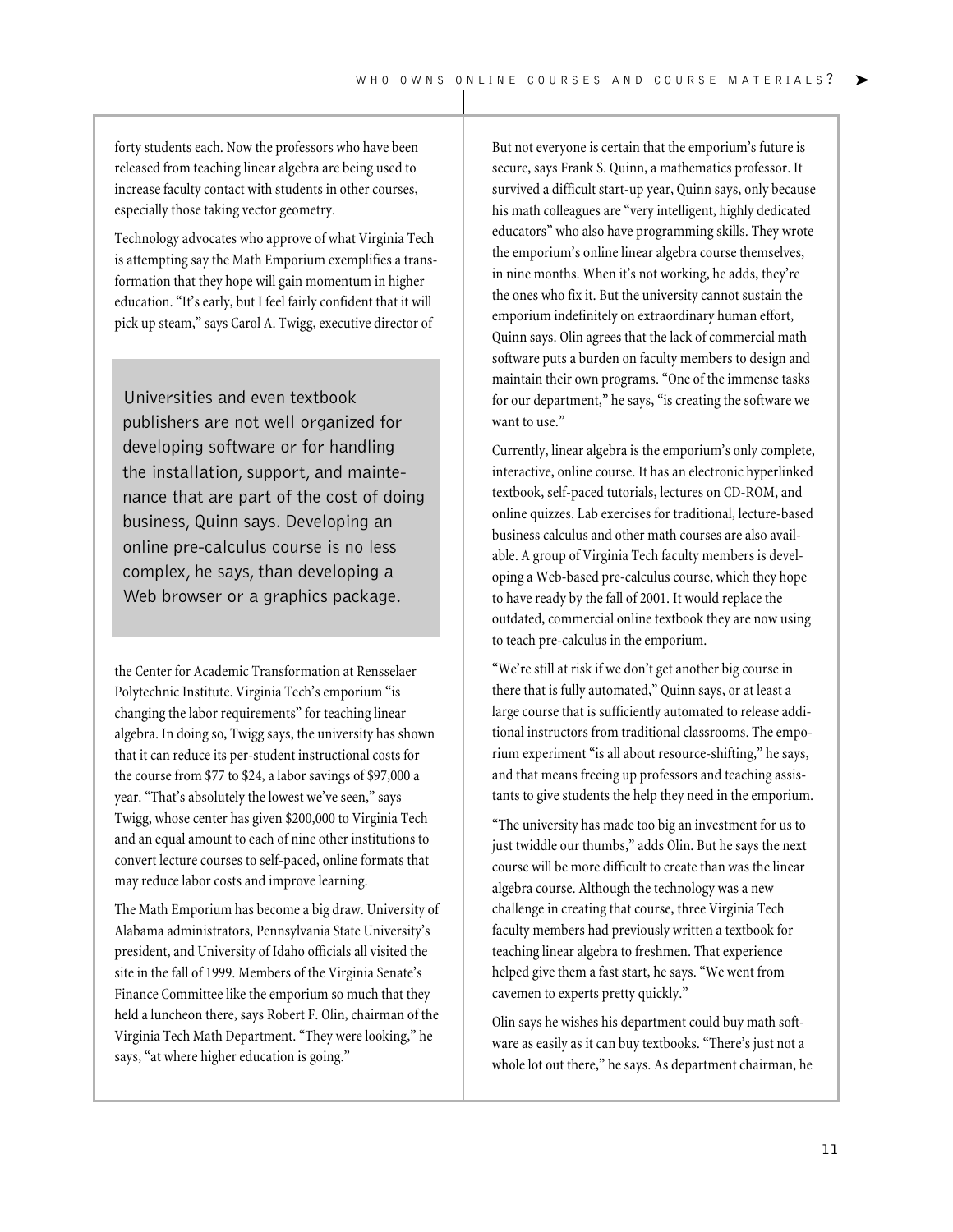has been courting book publishers, but with disappointing results. "They only understand revenues generated from a book," he says. "They just don't see where mathematical education is going." Yet he has had discussions with several "software-inclined" companies, he says.

Universities and even textbook publishers are not well organized for developing software or for handling the installation, support, and maintenance that are part of the cost of doing business, Quinn says. Developing an online pre-calculus course is no less complex, he says, than developing a Web browser or a graphics package. Back in July 1996, educators interested in instructional productivity held a meeting—the Broadmoor Roundtable, in Colorado Springs—to discuss incentives that might help create a commercial market for college-level instructional software. But not much has changed since then, Olin says.

The "voluntary overload" on faculty members is a worrisome aspect of the emporium, according to Quinn, who wants the experiment to succeed but who says he is mindful of "the very, very many ways for something like this to fail."

Instructional software issues are unlikely to be resolved quickly, says Williams, the information systems vicepresident. However much the emporium may improve teaching productivity, he says, he doesn't expect to see instructional software that can actually simulate human help and support for another eight to ten years. "If we want the software to help at all," he says, "it's got to understand how students might misconceive what is presented to them—and to figure that out from the student's response. Right now, only people do that well."

#### **Comments and Questions**

Although Virginia Tech originally developed the Math Emporium as a way to improve service to its students, the end result was a replicable instructional methodology that can be exported to other settings. This case involves a number of issues related to the university's opportunity for further development. Research universities in the United States have historically produced a significant number of marketable outcomes, yet in general, universities have recognized that they do not have the capital or the expertise to take these experiments into the market.

Consequently, they have sold or given away developments or created spin-offs. What is the best course of action to achieve institutional goals?

Here are some questions to consider:

1. Should Virginia Tech try to commercialize and market this product itself, or should it work with a company to do this?

Although Virginia Tech originally developed the Math Emporium as a way to improve service to its students, the end result was a replicable instructional methodology that can be exported to other settings.

2. Sustainability of the "experiment" is an issue. If the goal is for the university to serve its own students, it needs to have an infrastructure to sustain the program. If the intention is to take this idea and export it to others, the issues are the same but on a much grander scale. Does Virginia Tech want to be in the business of upkeep—of maintaining and upgrading the software?

3. If Virginia Tech works with a company to help sustain or market the program, how can it create a partnership that will allow the university to have some control—for example, to maintain academic standards?

4. Other institutions want to replicate the Math Emporium model. This will introduce the element of competition that is, the commercial world will have a choice of institutions to partner with. Should Virginia Tech take advantage of its first-to-market position?

5. Will attention to commercializing products divert institutions from their goal to serve their students better than the current model?

6. What is the likelihood that a commercial enterprise will hire the talented group of Virginia Tech faculty away from the university to run the emporium on a large scale in a commercial environment?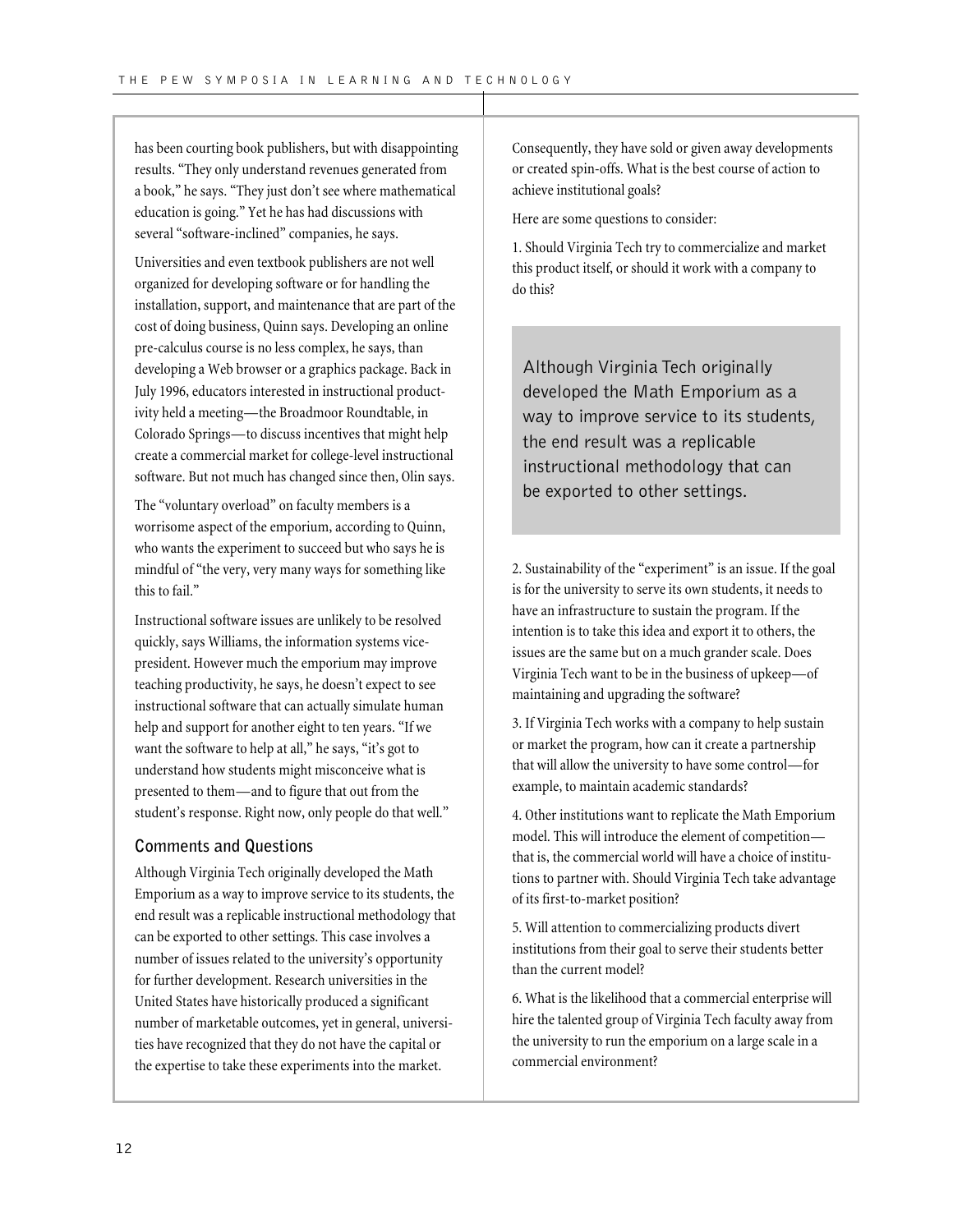#### **Online Courses and Course Materials: The Context**

Online course materials are typically developed by a faculty member, with support from the information technology (IT) department, for a particular course at the institution where the faculty member is employed. Faculty members are hired and paid to teach courses and to gather, organize, and create course materials that facilitate the campus-based course experience. Since the institution pays the faculty to teach courses as a central task of employment, many in the institution assume that materials created for this task belong to the college or university, just as commercial products or patents developed for a company belong to the employer, not the individual worker. Yet in the past, most colleges and universities have rarely, if ever, laid claim to the original materials prepared by faculty for course use.

Today, many institutions appear to have taken the approach that colleges and universities can quickly develop online courses, since the school has the source of course content at hand: the individual faculty member. This sudden recognition of the faculty as a resource to create a tangible product is new to the higher education community, brought on by the recognition of the Internet as a distribution medium to export the institution's courses and degrees to a wider audience. This new dynamic has broken the well-established, tacit approval given to the faculty to sell original work as long as such selling does not interfere with the fulfillment of the faculty's teaching, research, and service responsibilities.

It is this seemingly sudden claim of ownership of facultydeveloped content as a Web "product" that seems to have

Why would an institution suddenly assert its ownership of something that it had seemingly not valued in the past? One reason may be a belief that online courses and course materials represent a potential source of revenue from which the institution should benefit.

created the conflict that the symposium addressed. In the past, instructors created exercises, essays, experiments, labs, and other original content to teach existing courses at an institution, and they used this content to develop textbooks and teaching ancillaries (such as instructors' manuals, workbooks, study guides, and test banks) without institutional claims of ownership. Typically, a faculty member creates a textbook on his or her own time. Although the institution may reward the faculty member for the achievement, the work itself is done at the instigation of the individual faculty member and for the faculty member's own benefit. Faculty members are not specifically tasked by their institutions to create the work. The college or university usually makes no claim to the content and rarely opposes the publication process.

Whereas the creation of online course materials is in many ways analogous to the creation of textbooks, in other ways it is not. The textbook analogy holds true if the faculty member acts independently and does not call on the institution for support. Unlike the writing of textbooks, the development of online course materials typically involves a significant investment of resources by the institution. Even if the faculty member has not been specifically commissioned to do the work, the faculty member is likely to have asked the institution for technical support (server time, use of institutionally licensed software), staff support (instructional designers, html programmers, text editors, graphics specialists, research assistants), and administrative support (copyright clearance of third-party materials). Thus some argue that the sudden institutional claim of ownership of faculty-developed content has arisen because of the significant contribution of institutional resources involved in the creation of the online course materials. Others respond that one cannot use these investments as a criterion since nearly all works at a college or university are created by using substantial institutional resources.

Why would an institution suddenly assert its ownership of something that it had seemingly not valued in the past? One reason may be a belief that online courses and course materials represent a potential source of revenue from which the institution should benefit. In the words of the *Chronicle of Higher Education,*"The growth of distance education and the widespread use of multimedia course materials have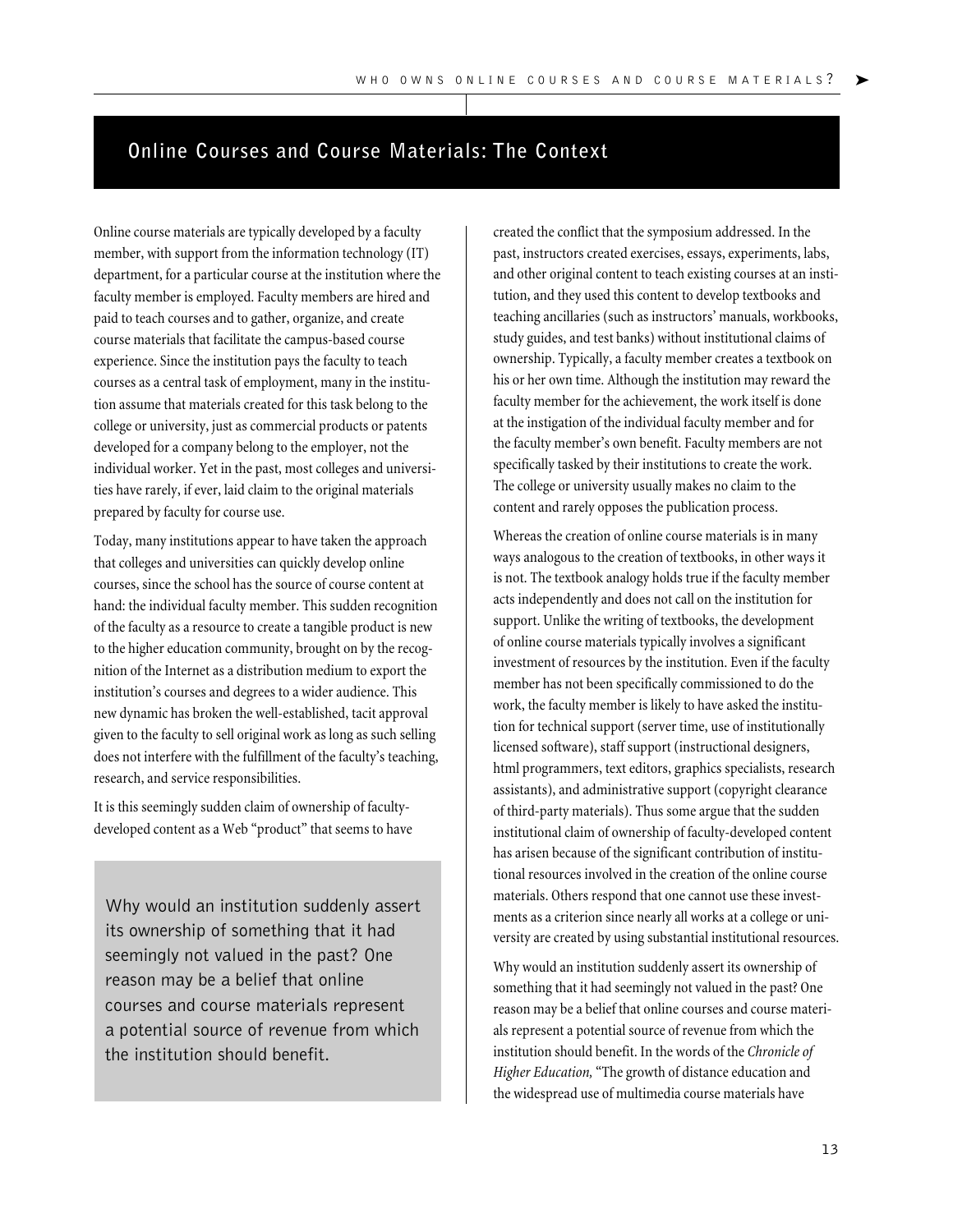convinced some administrators and faculty members that they're sitting on gold mines: It might be possible to package college courses and sell them over the Internet or on disks."1 Even though the chances that any given product would be profitable may be one in a million, institutions do not want to be caught in the position of having a faculty member generate a highly successful course without the college or university reaping some of the reward.

A second reason for institutions' sudden interest seems to be a fear that faculty members will package their courses and make them available in multiple markets, often in competition with the college or university that employs the faculty. Institutions are worried about the faculty member who has, according to the college or university, taken advantage of the institutional resources and is now using them at another

Some view the creation of online courses as a thinly veiled effort on the part of administrators and their corporate brethren to use the Internet to automate professors' work and thus to eliminate the faculty from the educational experience.

college or university where there may be a conflict of interest, whether simultaneously or after leaving the home institution. Asserting ownership of courses represents an attempt by the institution to try to control competition.

While colleges and universities are uneasy about giving away the e-equivalent of Gatorade or subsidizing their competition, faculty members have their own set of anxieties. Some, like York University professor David Noble, view the creation of online courses as a thinly veiled effort on the part of administrators and their corporate brethren to use the Internet to automate professors' work and thus to eliminate the faculty from the educational experience. In Noble's words:

Once faculty put their course material online, the knowledge and course design skill embodied in that material is taken out of their possession, transferred to the machinery and placed in the hands of the administration. The administration is now in a position to hire less skilled, and hence cheaper, workers to deliver the technologically prepackaged course. It also allows the administration, which claims ownership of this commodity, to peddle the course elsewhere without the original designer's involvement or even knowledge, much less financial interest. The buyers of this packaged commodity, meanwhile, other academic institutions, are able thereby to contract out, and hence outsource, the work of their own employees and thus reduce their reliance upon their in-house teaching staff.

Most important, once the faculty converts its courses to courseware, their services are in the long run no longer required. They become redundant, and when they leave, their work remains behind. In Kurt Vonnegut's classic novel *Player Piano* the ace machinist Rudy Hertz is flattered by the automation engineers who tell him his genius will be immortalized. They buy him a beer. They capture his skills on tape. Then they fire him.<sup>2</sup>

Noble's views may appear to be extreme, but they reflect a widespread faculty concern that professors will be replaced in whole or in part. A recent American Federation of Teachers report on technology in higher education warns, "A profession already afflicted with an extraordinarily high underemployment of its members—45 percent are part-time will experience further decline as thousands retire in the coming years and are not replaced by younger members of the profession, but by desktop workstations, courseware, 'self-paced learning,' large multi-site distance learning classes, and a re-engineered capital-to-labor ratio."3

Participants at the Miami symposium thus began their discussion by examining the two scenarios that are contributing to the state of high anxiety in higher education today:

- 1. How likely is the *Chronicle's*"gold mine" scenario? Under what circumstances would it occur?
- 2. How likely is Noble's "player piano" scenario? Under what circumstances would it occur?

But before turning to that examination, the participants found it useful to clarify some of the terminology surrounding this issue. In the ongoing discussion about course ownership, people frequently use the terms course and course materials more or less interchangeably. In other cases, they make a distinction between the two. Here are some examples:

Faculty own course materials but not courses.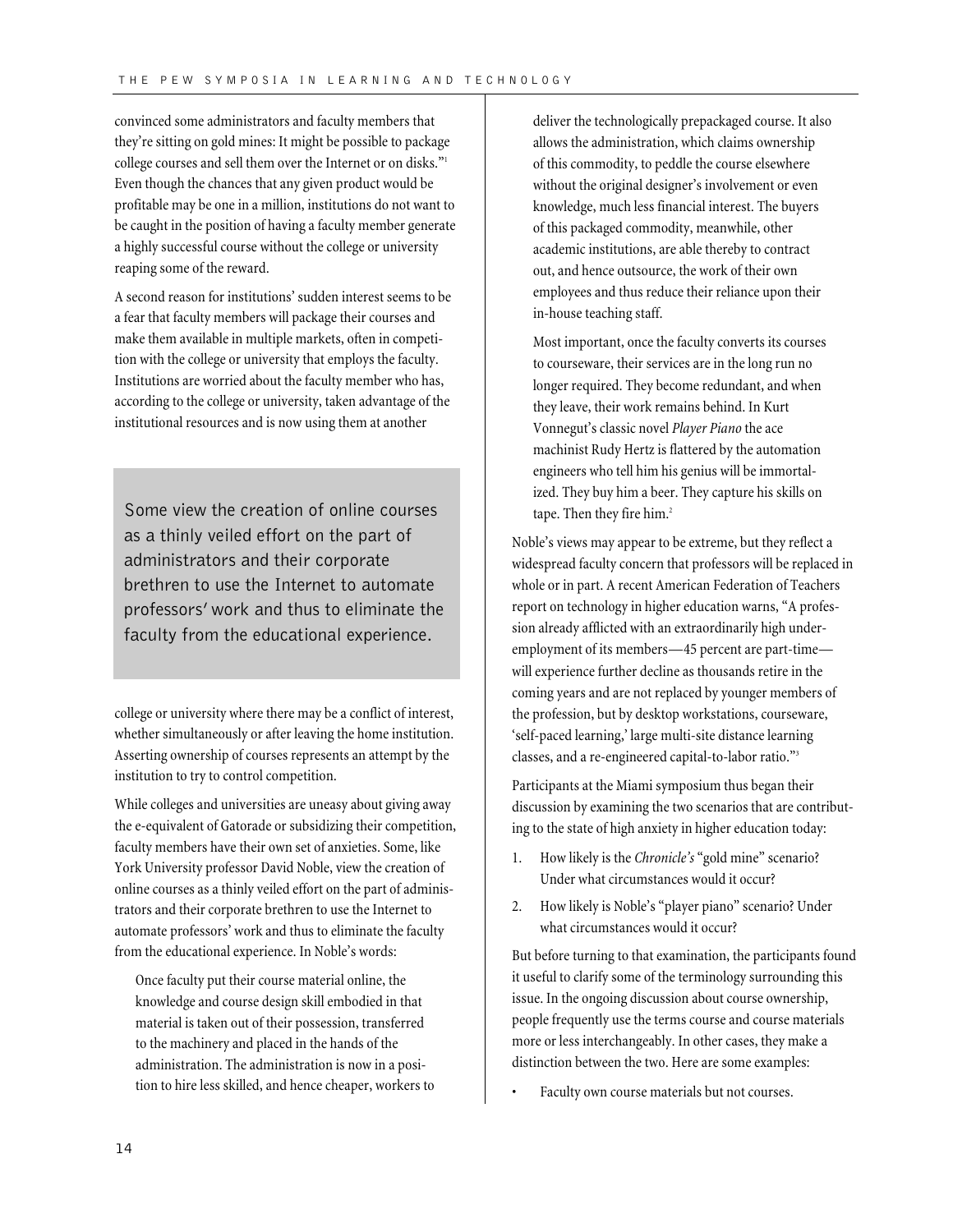- Faculty own course materials *and* courses.
- Institutions own course materials.
- Institutions own courses but not course materials.
- Institutions own courses *and* course materials.

This lack of precision contributes to the current state of confusion and uncertainty.

Participants at the symposium were asked, "Do you see a distinction between courses and course materials?" Almost everyone did see a distinction, but at first it was hard for them to agree on what differentiates the two terms. After a certain amount of discussion, the participants agreed to define *course materials* as the fixed expression of ideas and resources that are used as the basis of a course. These materials, all agreed, are readily and instantly subject to copyright protection.

Course materials are used to accomplish the following purposes:

- To explain course content
- To illustrate course concepts
- To illuminate certain portions of a course
- To convey the content of the course as a means f or achieving course goals

Examples of course materials include text, images, diagrams, graphs, a full-blown multimedia presentation, instructors' notes, exercises designed for online collaboration, Web-ready content, multimedia developed for Web distribution (flash animation, Java applets, video clips, audio), individual and collaborative exercises, readings, bibliographies, lectures, exercises, simulations, and group projects.

The participants also noted that course materials may include commercially available materials such as textbooks or learningware or materials that have typically been prepared by the instructor of record and not commercialized, materials such as a syllabus and class notes. Other creators of materials include instructional designers and students. In fact, in many courses, course materials consist of a mix of original materials developed by the faculty member and content provided by publishers, developers, and other authors. Any given course may be made up of course materials derived from multiple independent sources, thus complicating the ability for one person or institution to assert ownership.

In an online environment, course materials take on greater importance. In a physical classroom, an instructor can meet with students and have no materials, yet he or she can still

deliver the course. In cyberspace, that is more difficult. Course materials begin to embody or encapsulate many of the processes of the physical classroom.

In an online environment, course materials take on greater importance. In a physical classroom, an instructor can meet with students and have no materials, yet he or she can still deliver the course. In cyberspace, that is more difficult.

The symposium participants next considered the question, "Can course materials become a course?" Some said yes. Here are some examples of the view that course materials can "morph" into a course:

- The multiple components of syllabi, readings, bibliographies, lectures, exercises, simulations, and group projects collectively make up the course.
- Course materials are part of a course, and when all the materials have been gathered, the total is a course.
- Illustrations mounted on a course Web page are course materials. If an instructor goes on to develop an entire Web site devoted to this course, at some point it becomes an online course.
- The term *course* implies that a comprehensive set of materials has been developed and combined in such a way as to substantiate a semester-long program of study.

Other participants said no, course materials cannot turn into a course, pointing out that a course includes other significant elements:

- Interactions. A course consists of the complex interactions—between faculty and students, between students and materials, and among students—that constitute the learning experience. In an online course, technology helps to facilitate those experiences through chat sessions, threaded discussions, student projects, and so on.
- *Faculty design.* A course is a planned program of study with both broad and specific goals and with strategies for achieving those goals. A faculty member designs a learning process to assist the student in mastering the subject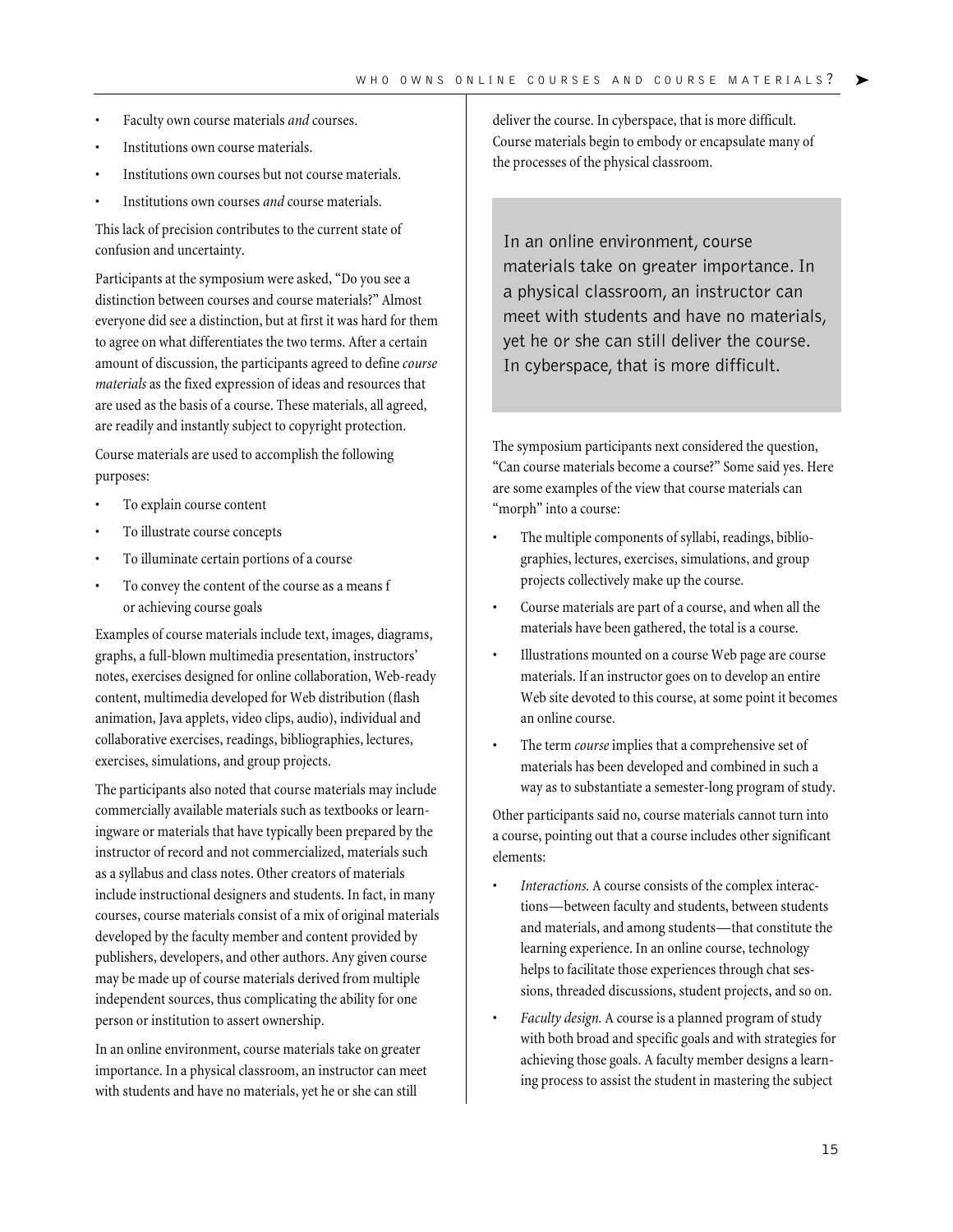matter of a course. It is that faculty expertise that institutions buy when they hire a faculty member, whether fullor part-time. To "offer a course" means the same thing as to "teach a class." Thus we do not speak of even the most complete textbook as a "course." Courses include instruction that organizes, explicates, and supplements the course materials. In the current (and short-term future) state of artificial intelligence, that provider of instruction will be a human being.

- *Constant change.* One could argue that there is not, never was, and never will be a course—only instances of various groups of individuals joining together to discuss, and hopefully learn about, some particular body of knowledge. Like Heraclitus's river, a course is never the same. From year to year the actual content changes to reflect different instructors' temperaments and idiosyncrasies, changing knowledge in the field, and choices of ancillary materials such as handouts, textbooks, and reading lists.
- *Institutional sanction.* Courses are offered as part of an institution's curriculum—that is, they involve more than the faculty member's design. They consist of an institutionally defined scope and sequence of content for which the institution grants credit or in other ways recognizes student achievement. The authority to register students, collect tuition, and award credit is the responsibility of the institution created to perform those functions. An institution sanctions, schedules, describes, and "markets" the course and records the outcomes each time the course is offered.

In summary, the symposium participants decided that courses include five distinct components:

1. Content—the subject matter of calculus, Spanish, biology, and so on

2. Course materials—to illustrate or explain the content

3. A planned program of study— the structure of the course, including learning goals and strategies for achieving them

4. Planned and spontaneous interactions—between faculty and students, students and materials, students and students

5. An institution or organization—to offer the course, market it, and award credit

The distinction between courses and course materials is important because it relates to the two primary drivers of the ownership discussion: the fear or enthusiasm, depending on

your point of view, that online courses are commodities that can be packaged and sold elsewhere. Although it is clear that course materials can be bought and sold elsewhere, this does not seem to be true for courses—that is, can courses be "owned," or can they only be "offered"? And if we are talking about packaging and selling course materials, the implication is that all we're really discussing is whether or not institutions should go into the publishing business.

Let us now turn to our examination of the two scenarios in detail.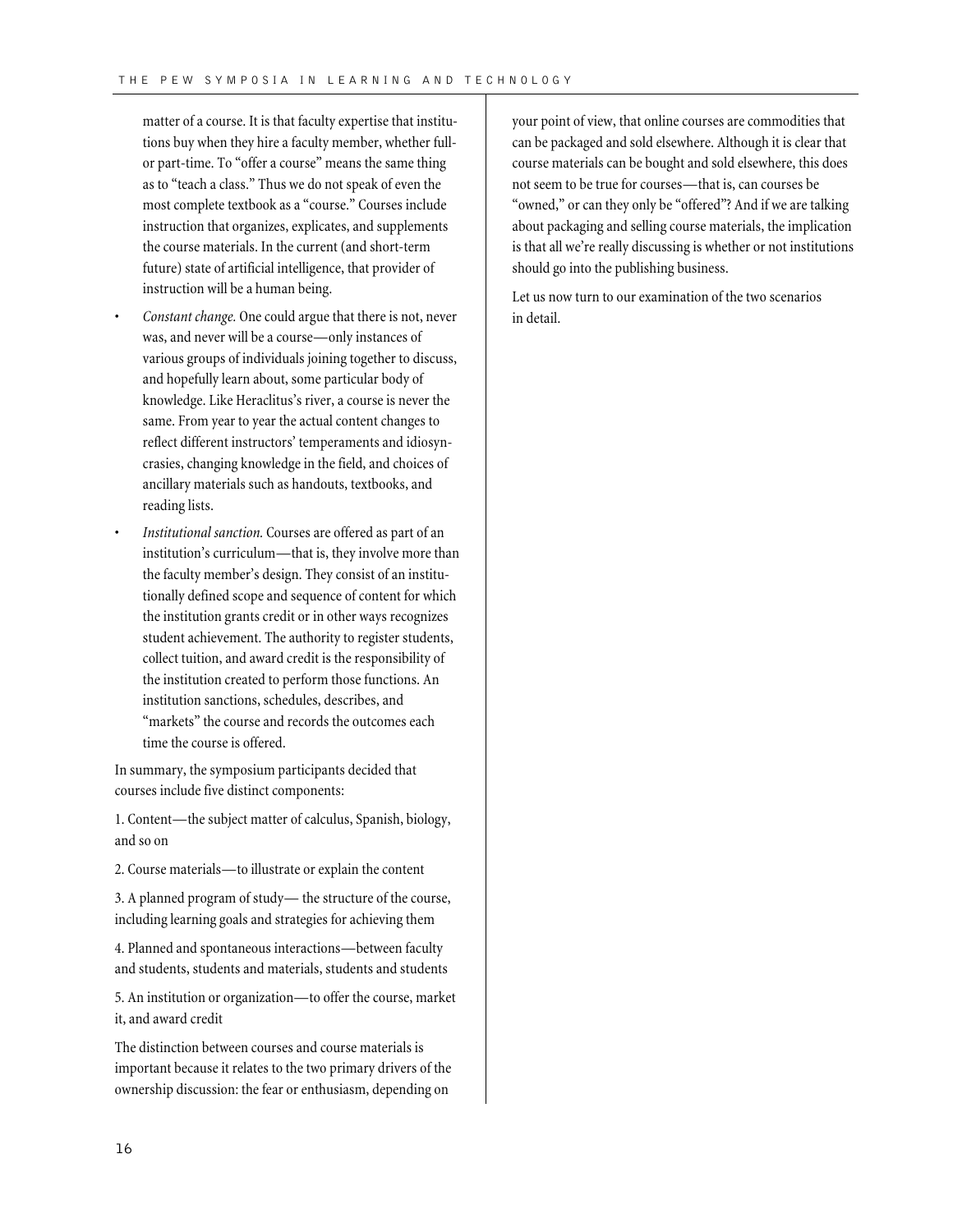### **The Gold Mine Scenario**

*The growth of distance education and the widespread use of multimedia course materials have convinced some administrators and faculty members that they're sitting on gold mines: It might be possible to package college courses and sell them over the Internet or on disks.*

When the symposium participants were asked about the likelihood of the gold mine scenario, there was universal agreement: most online courses and the materials contained within them are not valuable enough in economic terms to result in much, if any, corresponding pecuniary rewards. It is unlikely that even a small percentage of faculty or institutions will experience any commercial success whatsoever, just as it is unlikely that most faculty members' lecture notes will become successful textbooks, though with help from a good publisher, some will. The agreed-upon estimate of those courses that may be successful was less than 1 percent.

Selling course materials is different from offering distancelearning courses. When an institution uses online learning to reach new students who are not on campus, these new students are, in fact, the institution's students. online learning expands the definition of "student population." Certainly, if an institution is serving its students, it should be able to recover its costs and reinvest any excess revenue in the institution's mission. However, none of the symposium participants viewed the development of off-campus markets as a potential gold mine. Participants commented that those with significant experience in distance learning have found that any excess revenue generated is relatively modest. And as the field becomes more competitive, it is questionable how many institutions will be able to do more than recover their costs.

If an institution moves toward developing and selling packaged intellectual products that are disengaged from a structured and accountable educational experience, that endeavor is not much different from selling textbooks or instructional software without offering a full learning experience. The institution simply becomes a publisher in competition with other commercial publishers. A fundamental question is thus whether colleges and universities have the talent, personnel, and business mentality to pursue commercial ventures. Universities have a history of running ventures that lose

money or at best break even (e.g., hospitals and university presses). More developers, publishers, and corporate interests are entering the higher education market and looking at potential crossovers between the traditional higher education student, the corporate employee, and the consumer market. Course development is becoming a competitive and fastmoving industry.

A fundamental question is thus whether colleges and universities have the talent, personnel, and business mentality to pursue commercial ventures.

The possibility that faculty and institutions will develop top-quality content for Internet distribution faces significant hurdles:

- *Higher education is not skilled at generating business.* The executive leaders and decision-makers in higher education are generally not knowledgeable about the IT industry and the requirements of product development. They lack awareness of the potential learningware market. Most educators have little experience with developing business plans. Higher education also lacks a track record in successfully developing products.
- *A high-quality online course differs significantly from a traditional classroom course and requires a range of personnel and skills not often found within the college or university.* It is not clear that our historic institutions of higher education have the mind-set, the venture capital, or the particular skill sets required to build the "killer apps" that are most likely to dominate Net-based learning. Putting a syllabus, or course notes, on the Web or exchanging e-mail with students is only remotely related to designing compelling learning applications.
- *The institution must be willing to fight the recruiting and salary battles that currently plague the Internet and media industries.* The key asset of a production house in developing educational technology and media-based products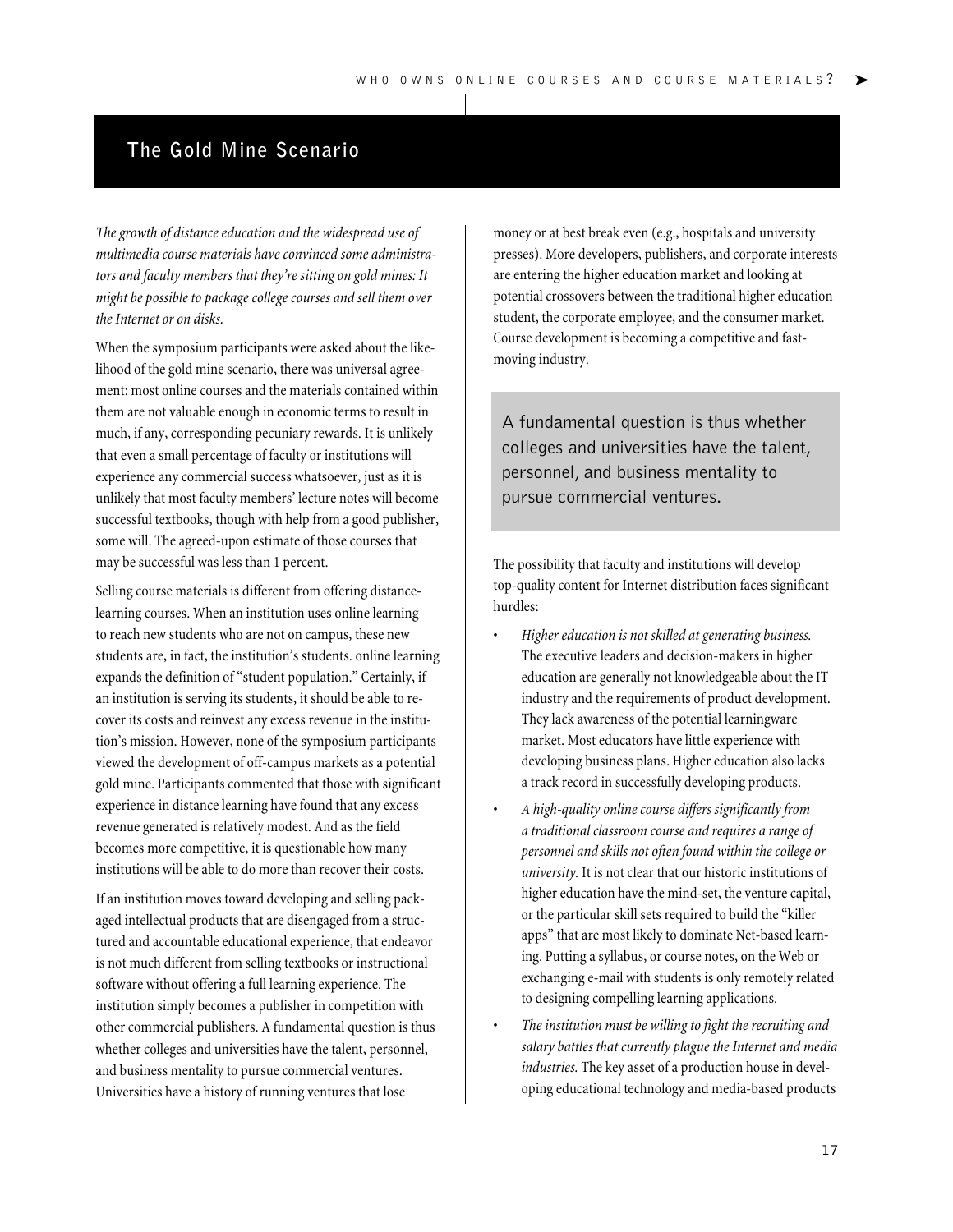is the personnel. Such development is a creative process, and creative staff are difficult to recruit and retain. The institution may spend time and dollars developing a quality production staff just to see it recruited away to higher-paying jobs with stock options.

- *The institution must establish a strong businessdevelopment staff and an incentive structure that is foreign to most colleges and universities.* An internal commercial venture will rely on a working relationship between the business unit and the faculty members of the institution. The difficulties that exist between the editorial staff of traditional text publishers and the distributed learning groups within those publishing companies do not bode well for a cordial and productive working relationship between faculty and an internal college or university business enterprise.
	- *The cost and the skill set required to produce compelling learning experiences on the Net suggest that a few "publishers" will dominate the marketplace.* Faculty members are not trained and have little experience in developing multimedia content for online distribution. A new set of skills and techniques must be developed by faculty dedicated to online courses. The institution must also develop the infrastructure necessary to enforce design specifications to ensure high-quality, consistent course preparation. Are administrators ready to examine the standards by which faculty contributions are measured?
- *Those faculty and staff with such skills are more likely to be attracted to private industrial efforts with all the attendant lures of R&D money, stock options, etc.* Are there any best-selling authors (including faculty authors—Carl Sagan, e.g.) who choose to use the institution to help create, develop, or market their products? Faculty who are major participants in the development of significant online course development projects are likely to do so in an extra-institutional role in a private, commercial venture.
- *There is a large disparity between "corporate speed" and "college speed."* Educational institutions would need to learn to move much more quickly in order to be competitive. Current decision-making structures on campus or the lack of them—would form an obstacle. Decisions to change are frequently made by a faculty committee, and the committee system tends to support the old way. Timing is generally set by the institution, not by the customer. Institutions would need to make major adaptations in operating procedures.

• *Venture capitalists are unlikely to invest in higher education.* Without the expectation of profit, private investors and entrepreneurs will not make the investments and take the risks needed to create and market a new technology.

Finally, should colleges and universities be in the coursedevelopment and course-distribution business for users other than their own students? Each university will have to ask whether its courseware production is sufficiently related to its basic academic purpose so as to qualify for tax-exempt treatment. Questions about the desirability of forming forprofit subsidiaries or affiliates to undertake course production or distribution can be expected from all of higher education's stakeholders.

There is a huge distinction to be made between generating revenues to support the institutional mission and to cover operational costs and turning a profit on an investment. In the present climate, colleges and universities must seek creative ways to generate new sources of revenue to fund the activities that are core to their mission. While management of the modern college or university requires wise business practices, its status as a nonprofit institution is not fundamentally changed. Higher education institutions do not operate on the corporate model, which is bent on gaining the highest-possible return on investment, evaluated through the use of price/earnings ratios and similar productivity measures. Colleges and universities measure their value and worth by the quality of educational experience they provide, by the nature of the research they generate, and by the credentials of the faculty they recruit and retain.

Institutions of higher education must uphold their responsibilities to their equivalent of shareholders: faculty, students, alumni, and citizens of their state. Colleges and universities are institutions for teaching, research, and service. If, in the process of advancing those ideals, the institution is able to generate income from sources ranging from tuition to T-shirts, the "profits" are not the source of serious ethical quandaries. As long as the activity is pursued in furtherance of the institutional mission of advancing knowledge and scholarship, the generation of revenues remains an important but secondary objective. The more that colleges and universities encroach on other, usually commercial functions, such as publishing, the more they are at risk of losing the privileges (e.g., state support, nonprofit status) that support their teaching, research, and service missions.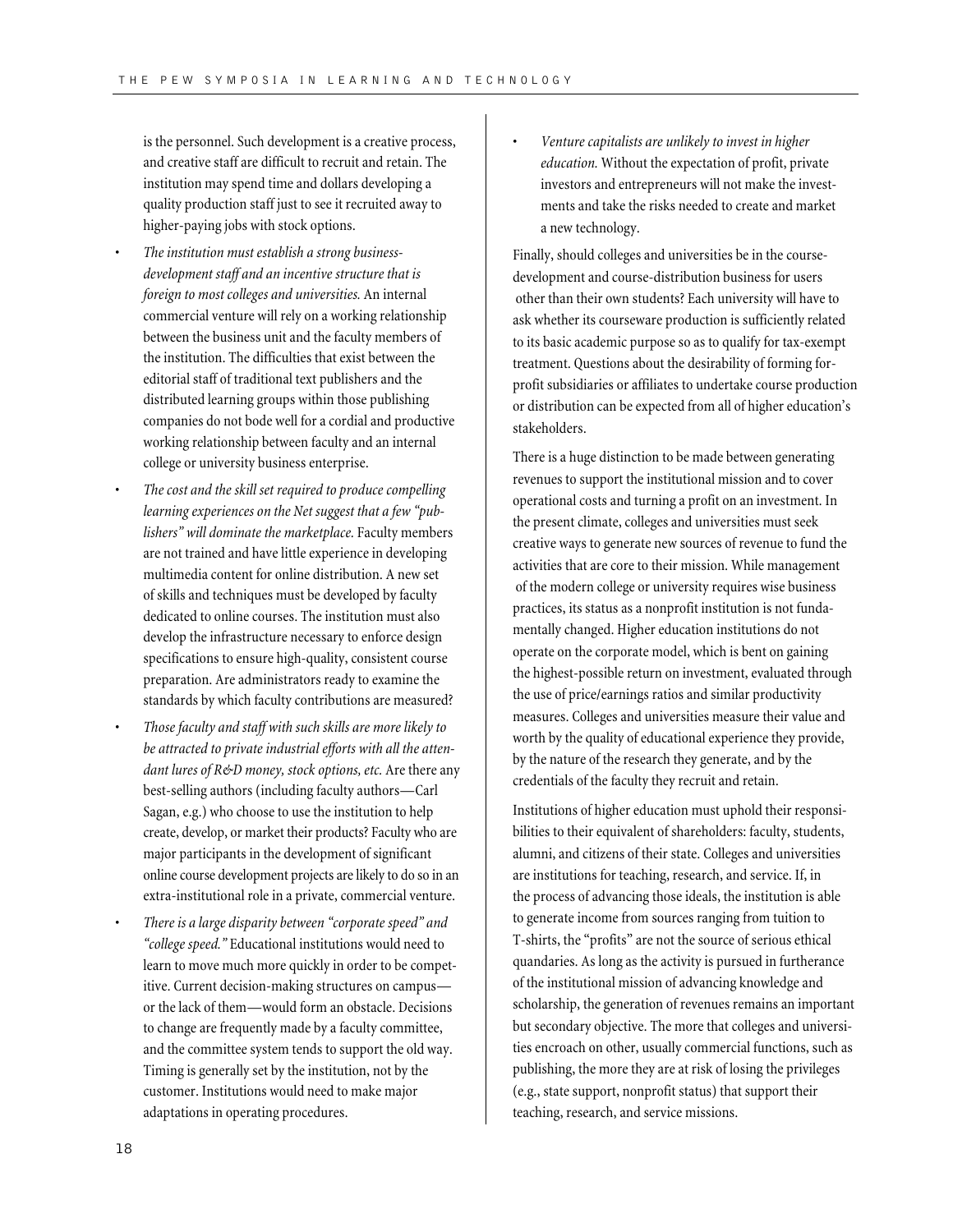### **The Piano Player Scenario**

*Once faculty put their course material online, the knowledge and course design skill embodied in that material is taken out of their possession, transferred to the machinery and placed in the hands of the administration. . . . Most important, once the faculty converts its courses to courseware, their services are in the long run no longer required.* 

The symposium participants were asked: "How likely is the 'player piano' scenario? Under what circumstances would it occur?" Their responses ranged from "highly unlikely" to "silly" to "utter nonsense." Their reasons included the following:

- online courses require much greater faculty involvement and interaction with students. Faculty teaching online courses report a higher level of interaction between themselves and their students than they do in the classroom. The new technology-driven courses apparently will have equal or greater need for human interaction, not less.
- There is a natural limit to the number of people who can interact effectively in a particular course.
- Courses tend to be very idiosyncratic as opposed to standardized.
- People don't go to college to get "canned courses." Students demand a quality experience that includes a measure of interaction with an instructor. The need for someone with the expertise and authority to guide and facilitate the experience and promote interaction among peers in the class is still essential.
- online courses (at least the good ones) use the Internet to enable and facilitate interaction between faculty and students and to bring students into learning communities where they can work together. Whereas the Internet can function as a publishing environment—it can store and retrieve information—the real power of the Internet is as a means of bringing people together around ideas. It is a communications tool more than a publishing tool.
- Although course materials are infinitely scalable, courses require a reasonable faculty-student ratio to ensure good interaction.

• online learning presents an experience different from that of the traditional classroom paradigm, and it requires a different teaching approach and a modified role for the instructor, not the elimination of the instructor.

All the symposium participants agreed that faculty roles are changing. One participant pointed out that after the invention of the printing press, faculty feared they would lose their jobs if students started getting their knowledge from books. This fear proved to be unfounded. Faculty are still here, but the nature of education has changed.

After the invention of the printing press, faculty feared they would lose their jobs if students started getting their knowledge from books.This fear proved to be unfounded.

Online education is shifting toward a much more active environment, and faculty need to be there to guide this process. A good faculty member adds value to a student's learning experience, but that contribution is not in delivering lectures or even in assembling learning material. Instructors are much more than content creators. Indeed, few are even that. Most instructors are dedicated not to developing course materials but to organizing course materials, guiding students in their study, facilitating discussions and the shared creation of knowledge, and assessing students' learning accomplishments. These responsibilities are no less important in the presence of technology than in its absence.

As long as faculty define their value solely by the lectures they give, they will believe that with technology they may not be necessary and they can be replaced. Learning is much more than attending a lecture, however. Institutions need to work with faculty to develop and reward their skills within this new environment. What people value today is faculty members' ability to control content; what we will value tomorrow is their ability to lead learning communities.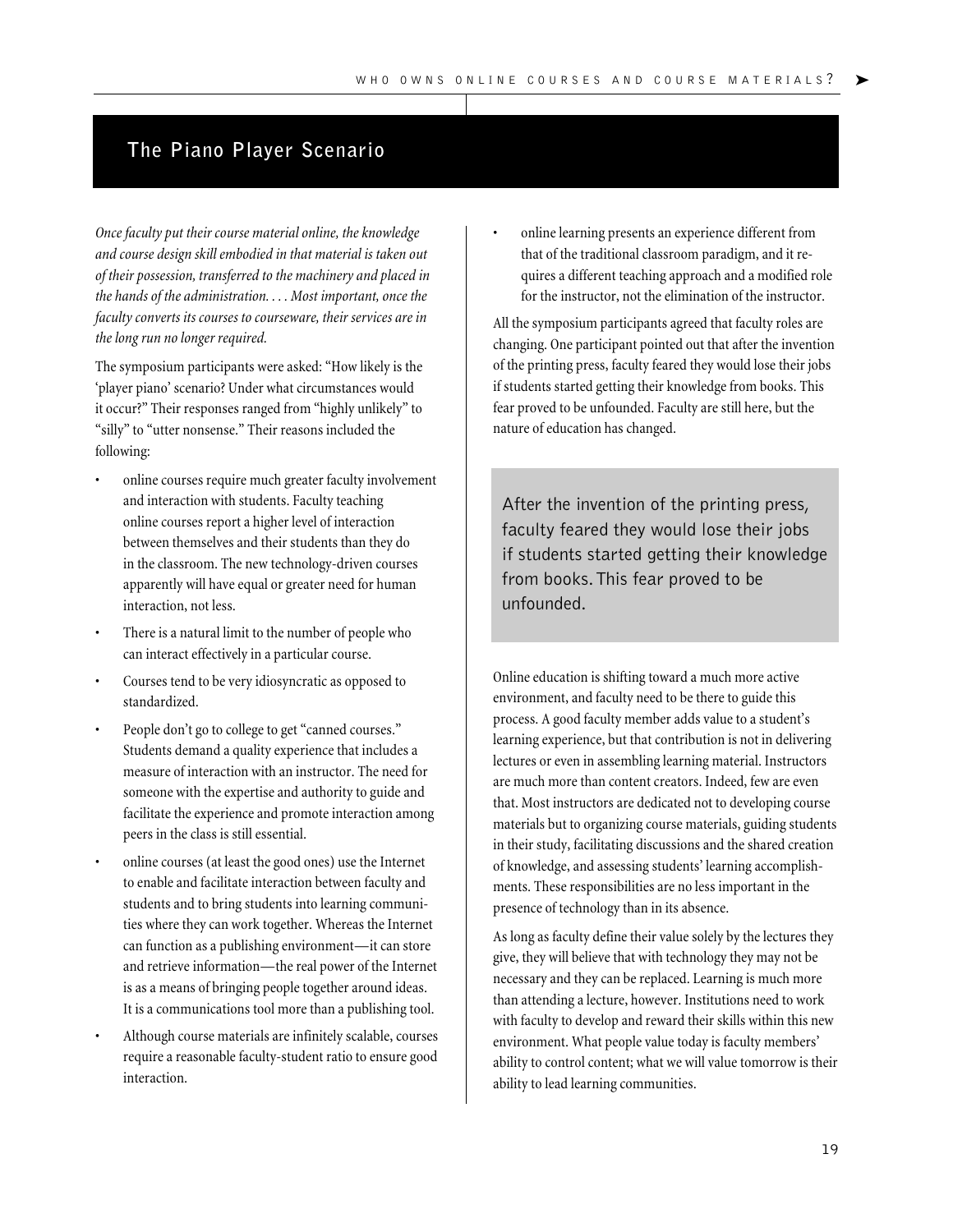At the same time, higher education is beginning to see new, technology-mediated ways of organizing courses. These include many of the functions that are typically handled by the instructor and that can be replicated. As an example, remedial math software produced by Academic Systems organizes course materials, guides students in their study, tracks students' progress, and assesses their learning through interactive testing. In one application, Rio Salado College is tripling the number of students served by one instructor by using this software package; it is also showing greater success rates on the part of students. These highly sophisticated software packages appear to be best suited to high-demand, introductory subjects.

New forms of online learning may open the opportunity to redefine faculty work and to reallocate faculty resources. For example, fewer faculty members may be needed to teach introductory courses or big lecture courses that can be better delivered through innovative technologies. Who would mourn that loss? Very few faculty members like to teach these courses, and an equally small number of students like to attend them. Faculty members who might otherwise have been assigned to teach such a course may instead teach small sections of students in order to review their work more closely or upper-level courses in which individual attention is more critical. Through a reallocation of faculty time in connection with the large-scale deployment of technology, the institution not only should be able to educate more students and generate more tuition revenue but also should be able to develop better-quality programs and educational experiences for all students.

Symposium participants observed that in many cases, worries about intellectual property mask faculty members' deeper concerns about the changing environment of higher education, an environment that seems to require constant adjustment. These concerns include

- negative reactions to changing faculty roles and increasing competition in the higher education market;
- unfamiliarity with the technology itself;
- worries that the ATM-MTV generation thinks, "I can do it myself without faculty guidance";
- stress over increased workload;
- dissatisfaction with compensation (i.e., faculty want financial rewards in the absence of other rewards);
- a feeling that huge risks are involved in undertaking these pursuits; and
- discomfort with the increased visibility and accountability of an online environment.

These concerns are directly related both to job security (how can I adapt my talents and experience to an online educational environment?) and to the change in what has been a solitary

Fewer faculty members may be needed to teach introductory courses or big lecture courses that can be better delivered through innovative technologies.Who would mourn that loss? Very few faculty members like to teach these courses, and an equally small number of students like to attend them.

task (teaching) to a collaborative task with multiple elements and multiple players, often with interests that may be at odds, thus accelerating the potential for conflict.

The dispute over intellectual property is symptomatic of a larger problem—the redefinition of the teaching mission and objectives of our institutions of higher education. Discussions surrounding intellectual property issues can and should be a means to an end: resolving the conflicts involved in the larger, more serious problem of redefining institutional missions and our relationships with other not-for-profit and for-profit institutions in a new higher education landscape and developing policies that contribute to the formation of these new relationships.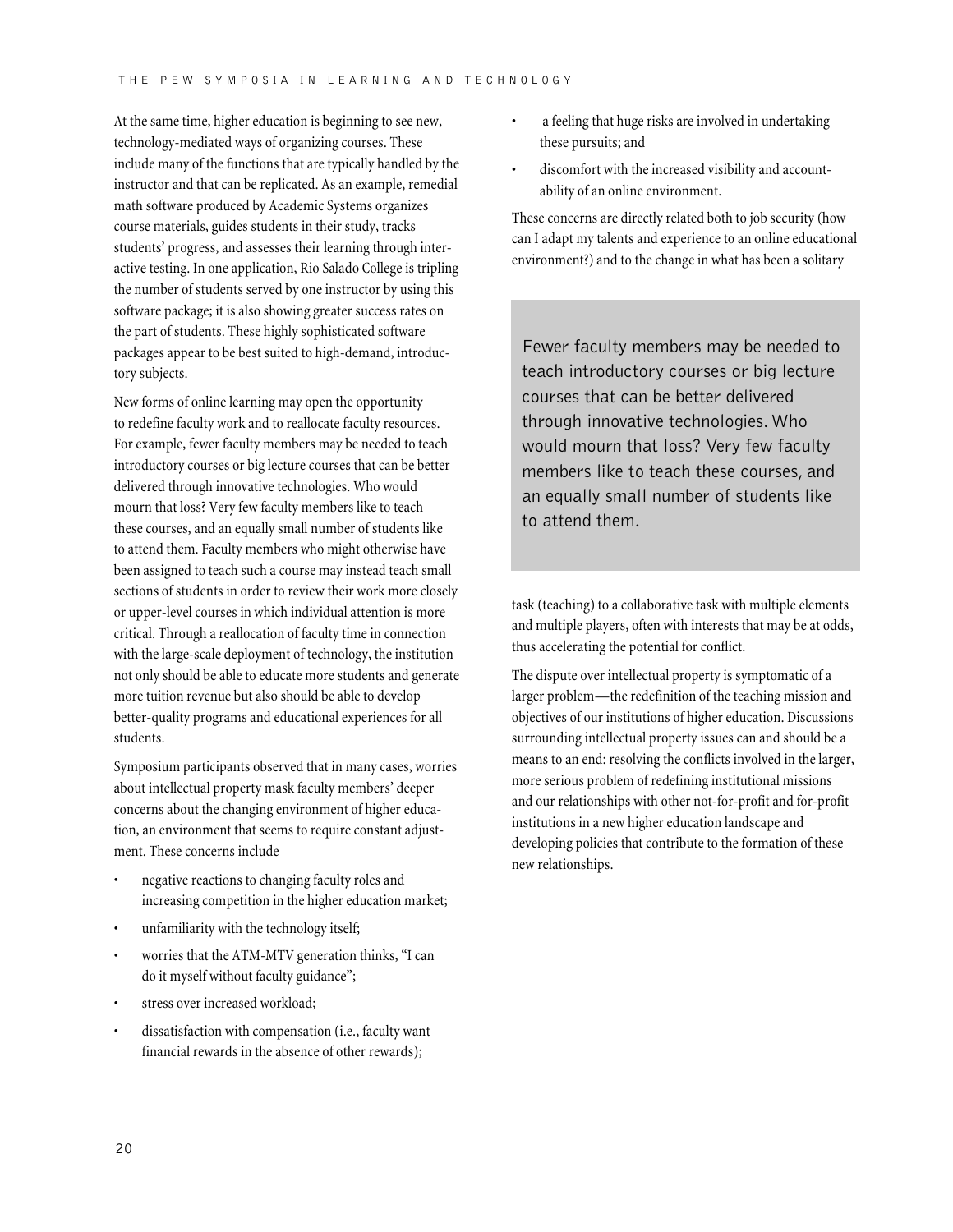#### **Can the Law Provide the Answer?**

A primary obstacle that can get in the way of developing good policies is the expectation that the law (or lawyers) can provide an answer to what institutions should be doing. On many campuses, lawyers are being asked, in effect, to create policy. Several of the lawyers at the symposium reminded participants that practicing law is, to a large extent, about risk analysis: lawyers can explain the risks involved in any course of action, but they cannot make the decision whether or not to assume that risk. Quite often, lawyers feel that it is their obligation to discourage institutions from taking risks. Lawyers should not be allowed to make policy. Institutions must first decide what they want and where they want to go, and only then should they seek help from lawyers to craft a vehicle to help them implement those goals.

Still, at first glance, ownership of course materials appears to be a legal issue. After all, *copyright* is a legal term. But despite the many articles and monographs asserting what the law says about this issue, the fact is that the law is indeterminate on the matter of ownership of courses and course materials. Let us briefly examine the law and why there is a lack of clarity.<sup>4</sup>

#### **Copyright**

Copyright subsists in original creative works that are fixed for more than transitory duration in a tangible medium of expression. The subject matter of copyright comprises literary works, including computer software; audiovisual works; musical works; sound recordings; pictorial, graphic, and

Lawyers feel that it is their obligation to discourage institutions from taking risks. Lawyers should not be allowed to make policy. Institutions must first decide what they want and where they want to go, and only then should they seek help from lawyers to craft a vehicle to help them implement those goals.

sculptural works; choreography or pantomime; and architectural works. Copyright exists the moment the work is fixed. Registration of the work is not required but is advantageous to the author if enforcement becomes necessary.

Educators have long made copyrightable works the staple of their profession. Books, treatises, scholarly papers, course materials, syllabi, overhead transparencies, and lecture notes are all within the subject matter of copyright. Digitized versions of these materials are also copyrightable, as are new hybrid creations such as multimedia materials, Web pages, and educational software.

#### **The Author, the Owner, and Control**

Generally, the author of a work is the individual who fixes the expression. The author of a copyrighted work is granted several exclusive rights: the right to make reproductions of the work, to distribute the work, to create derivative works, to publicly display or perform the work, and to authorize any of these acts. The "default" rules for copyright ownership are less than clear. In copyright law, the initial owner of the copyright will be the work's author.

#### **Works Made for Hire**

In the case of works made for hire, the 1976 statute provides that the employer of the individual who creates the work is considered the author and holds the rights unless there is an agreement to the contrary. This provision allocates initial ownership of the work to the employer rather than to the creator.

#### **Agency Law**

The test as to whether a work is made for hire is based on principles of agency law. In general, if the creator of the work meets the criteria expected for a regular employee, the work will be considered made for hire. Factors that point to the creator being a regular employee may include income tax withholding by the employer, withholding for benefits or benefits paid by the employer, a working schedule set by the employer, materials and equipment provided by the employer for use in preparing the work, a long-term project relationship between the employer and the worker, and the right of the employer to assign projects to the worker.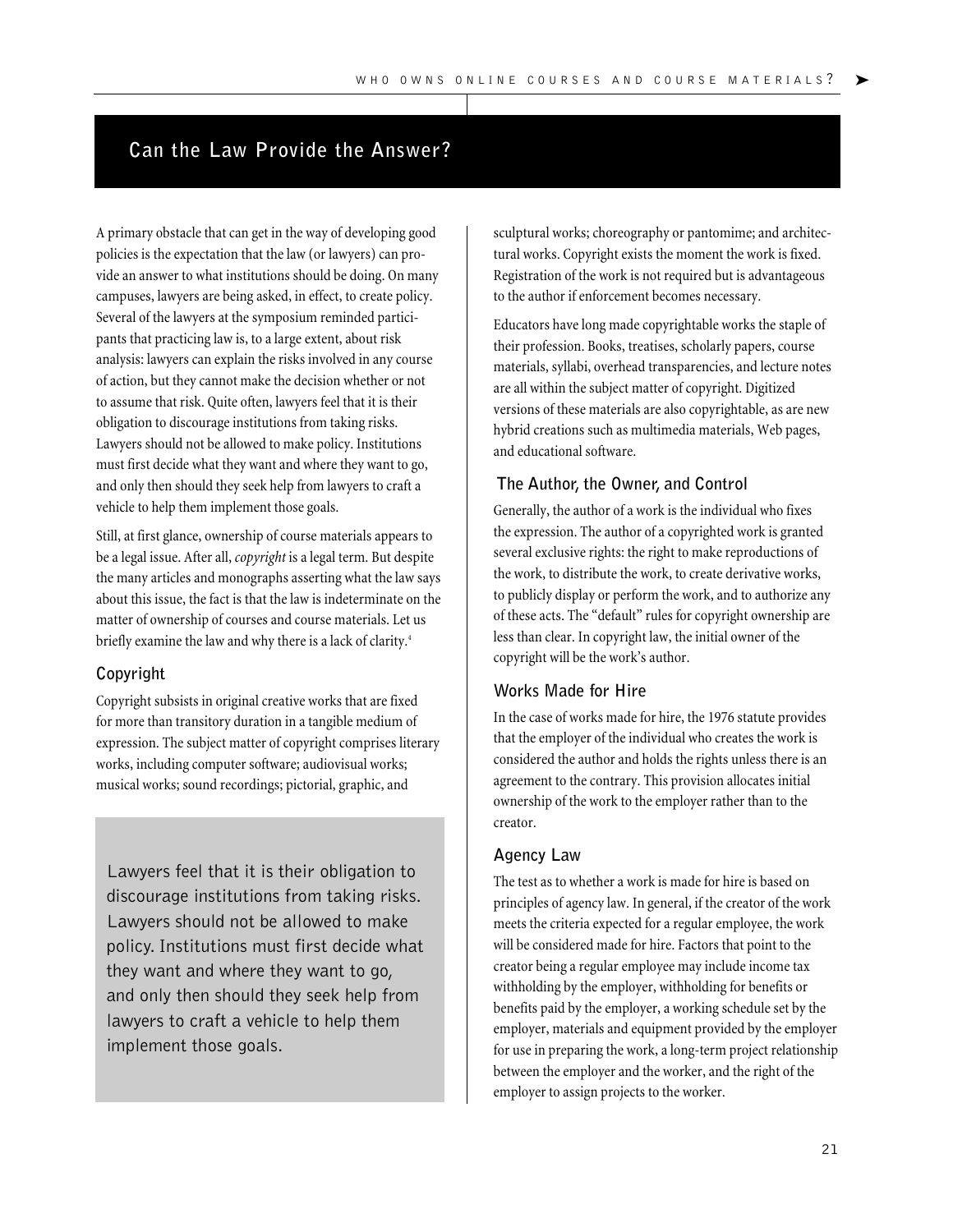Under the agency principles applied to works made for hire, college and university educators appear to meet the criteria for regular employees. They generally have long-term relationships with the institution, which has the right to assign them particular projects and tasks and which can dictate, to some extent, their working schedule. Most college and university educators are subject to income tax withholding and receive benefit packages from or through the institution. Additionally, most of the course materials and scholarship produced in higher education is generated with resources provided by the institution.

#### **The Academic Exception**

Several older court opinions hold that college and university educators are not employees for purposes of the worksmade-for-hire doctrine. These opinions point to the general academic practice of allowing educators to retain the rights in scholarship and other materials they produce. These opinions and subsequent commentary also suggest that principles of academic freedom dictate this result: academic freedom of thought and expression might be unduly curtailed if colleges and universities could control academic output in the manner that large corporations control the output of their employees. The majority of these cases, however, were decided under the 1909 Copyright Act, which has since been superseded by a complete revision of the copyright statutes in 1976. Thus, there is some question as to whether the "academic exception" to the work-made-for-hire doctrine survived the revision of the law.

Therefore, there is a legitimate question as to the status of materials created by educators in institutions of higher learning, since the materials may or may not be works made for hire. One symposium participant, a non-lawyer, argued strenuously that there is, in effect, a default position in the law —that the creation of instructional materials is clearly work made for hire. In other words, he argued, though most institutions follow the default practice that the instructor owns those materials he or she creates, the default position in law is that the institution owns them. Indeed, courts are ruling that teaching materials are works made for hire within the scope of faculty employment. Odds are that judges will rule these are works made for hire because the teacher exception to the work made for hire is not strong.

The lawyers at the symposium, however, pointed out that the law does not provide "an answer." Rather this issue is a matter of interpretation of existing statute and will get

resolved in the courts, so we cannot say with certainty what the default position is. One lawyer said that there may be a default position in the law but that we don't know what it is. Another lawyer felt a bit more certain about what the default position is, but he made the same point: because we differ about what the default is, the issue will get resolved in court, with lawyers on both sides vigorously arguing their points.

As an example, consider the question of the degree of agency: to what extent is a faculty member operating as a free agent (e.g., he or she can hire an outside consultant) or operating as an employee of the institution. The more the faculty member is constrained, the more the product is a work made for hire and vice versa. Consider the differences between developing a highly individualized graduate course in an area of specialization and developing an introductory course with a common syllabus and final examination. And consider two lawyers arguing the case. An analogous situation is in the area of labor law, where the question of whether faculty members are managers or employees has been resolved differently in different situations.

The lawyers at the symposium pointed out that the law does not provide "an answer." Rather this issue is a matter of interpretation of existing statute and will get resolved in the courts, so we cannot say with certainty what the default position is.

Part of the reason there is so much unease in higher education about this issue is because there is no default position, no definite "answer" to the question of course ownership. As a result, existing policies at colleges and universities vary greatly. There are three basic approaches, each with its own set of qualifications.

1. *Some institutions assert ownership over the copyrightable works of their faculty, citing the agency principles of works made for hire.* They may qualify the assertion of ownership for example, only when the work is software or other specific media; only when projects are completed with the use of substantial institutional resources; only when the work can be patented or offers some prospect of royalties.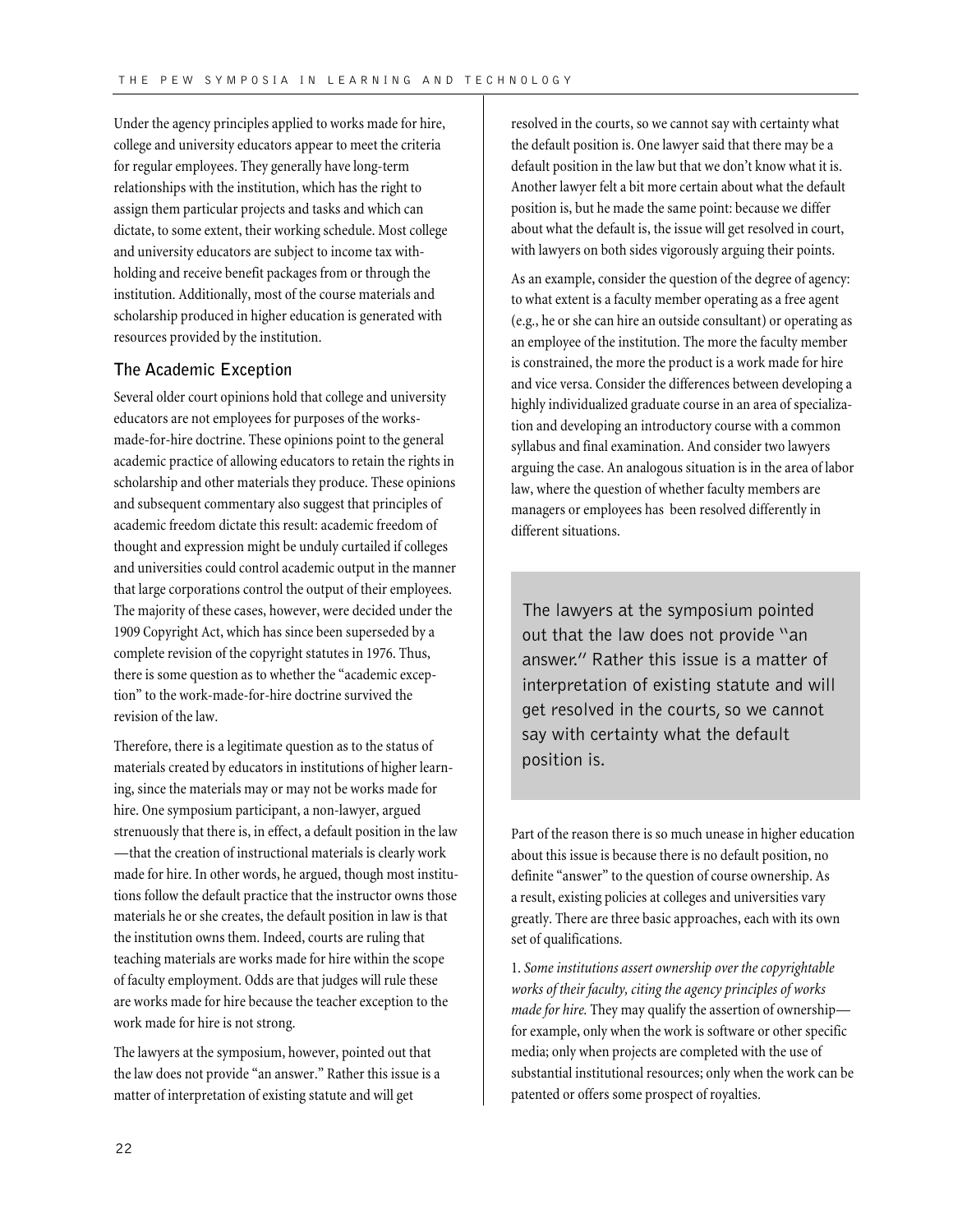The college or university is not working in its best interest to assert work made for hire; the faculty is not working in its best interest to assert ownership. A far more productive approach is to focus on who needs to do what with a work rather than who needs to own it.

2. *Some institutions allow faculty members to continue to assert ownership over their copyrightable works.* Again, institutions may qualify the ownership by asserting the college or university's right to perpetual, nonexclusive, royalty-free use of the materials in its internally administered programs; by establishing percentages of royalties distributed to the baseline of institutional costs that must be recovered before faculty members can share in the financial return; or by requiring a split-royalty policy, in which the author returns to the institution all royalties for products sold to students at the college or university.

3. *Some institutions attempt to allocate ownership via contract.* It is critical to remember that the assertions of institutions or of faculty are immaterial to the actual authorship of the works. Authorship is dictated by the copyright statute—private parties are not able to change the allocation created by Congress, even if that allocation is unclear. Yet even though private parties cannot change the choices of Congress regarding authorship, they can allocate ownership of a work via contract. All or part of the copyright can be transferred between parties, and the terms of the transfer can be made subject to limitations of time, geography, or usage. This means that the scope of the transfer or license can be adapted to the needs of the parties—the license may be as broad or as narrow as they choose. Additionally, although private parties cannot usually alter a determination of authorship, they may secure their ownership expectations under uncertainty by providing for contingent allocations. For example, if a particular college or university wants to make certain that ownership is allocated to the faculty creator of a work, the parties can agree that even if a work is deemed a work made for hire, the institution will assign its rights in the work to the faculty member. This agreement, however, must be in place before work is completed.

Although this issue gets categorized as one of ownership—for example, the American Association of University Professors (AAUP) has issued a statement arguing that faculty should own their materials, whereas the presidents of the American Association of Universities (AAU) took the position that universities own the materials—several of the lawyers at the symposium commented that they try to move people away from posing the question as one of ownership. If someone asks the question "Who owns it?" the law is going to say simply, "I own it" or "you own it." That result is a wholly unsatisfactory response for all parties concerned. Ownership is in some ways a red herring. Since the bundle of copyright rights can be divided up, one can own something and have literally no right to use it, having given away all the rights except ownership.

➤

The college or university is not working in its best interest to assert work made for hire; the faculty is not working in its best interest to assert ownership. A far more productive approach is to focus on who needs to do what with a work rather than who needs to own it. The notion of unbundling of rights has become popular in regard to this topic. The publication "Ownership of New Works at the University: Unbundling of Rights and the Pursuit of Higher Learning," by the Consortium for Educational Technology for University Systems (CETUS), includes a well-written explanation of this approach.<sup>5</sup> Rather than advancing an either-or position that pits institutional interests against faculty interests (and professional staff interests against faculty interests), the unbundling concept appears to be fair to all parties.

Although at first the unbundling approach appears to offer a rational solution to the issue, participants at the symposium came up with a radically different—and infinitely simpler solution. They did so by treating the intellectually property issue not as a legal issue but as an academic issue. By stepping back and asking themselves a different question—"What do we want to encourage on our campuses?"—they reached a new position.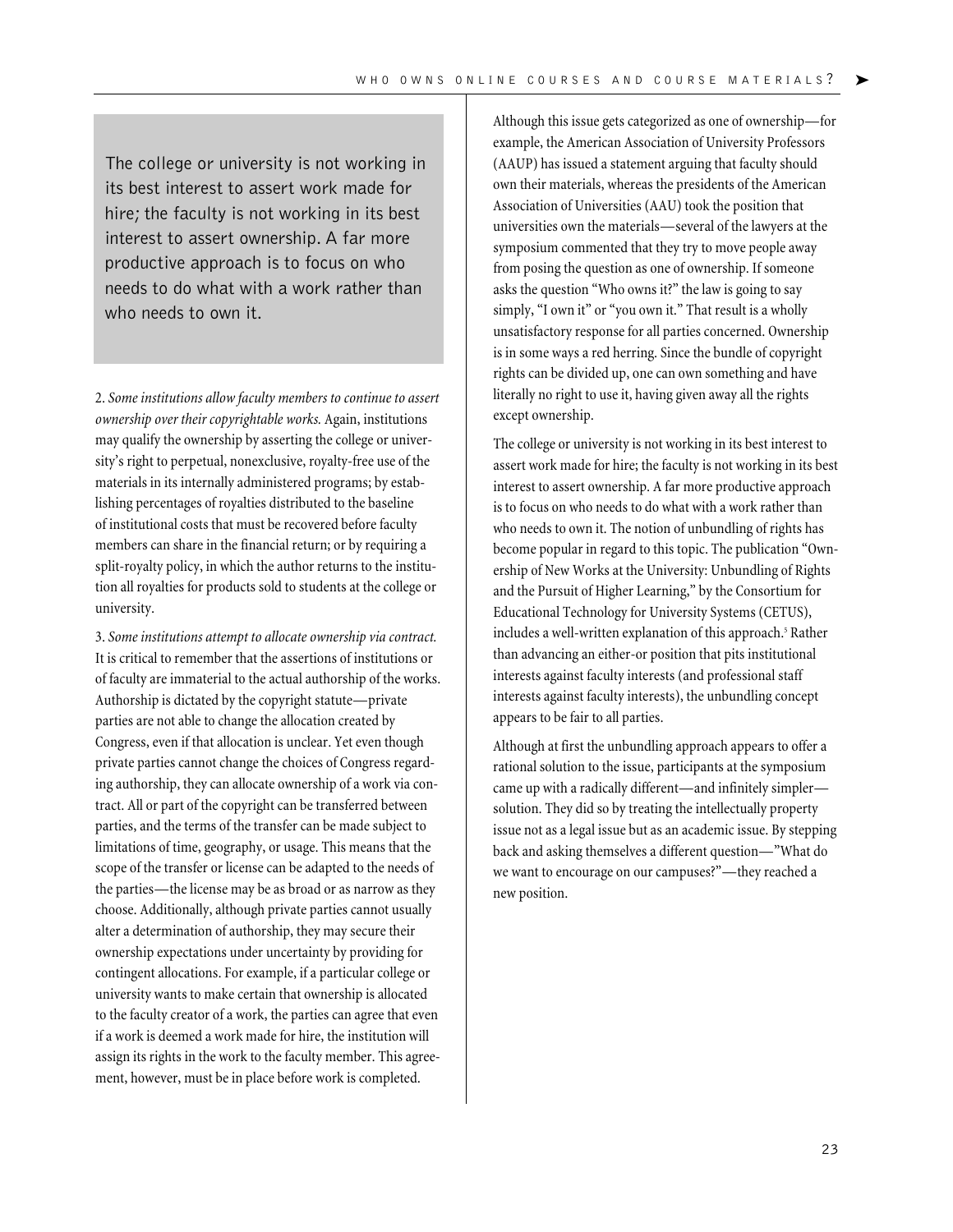#### **What Do We Want to Accomplish?**

The symposium participants began with the assumption that institutions want to encourage faculty participation in the development and delivery of technology-based instruction. If so, institutions should proceed cautiously in asserting ownership of online course materials, especially when previous policy or practice has been to the contrary. Probably one of the most demoralizing things an institution could do would be to change the intellectual property ownership policy by saying, "We used to let you own your course materials, but that was before we realized there was money to be made off them."

To encourage faculty to invest considerable time, thought, creativity, and energy in the development and delivery of technology-based instruction, institutions need to ensure faculty members that the results of their investment belong to them, not the institution. Otherwise, there is little incentive for a faculty member to make that investment. As one symposium participant put it, the fastest way to derail any conversation about faculty engagement in course materials development is to assert that these are works made for hire.

This is true whether or not the materials are considered to have commercial value. If an institution starts with the assumption that for the vast majority of materials produced, the commercial market will be nil to little, ownership will be less significant than compensation for the time spent in producing the materials. If an institution starts with the assumption that the materials are likely to have commercial value, denying faculty both ownership and royalty rights may pose problems in motivating faculty to produce the materials in the first place, since good materials require a lot of work. Faculty who are well compensated and able to share in the commercial success of their work will be motivated to create.

It is difficult enough to persuade overworked and underpaid (in their view) faculty members to polish original content for publication (online or textbook content), much less to go through a long negotiation process with the administration regarding ownership and faculty remuneration. An institution should treat these technology innovations as original contributions to the betterment of education and should be generous and forward-thinking by offering attractive incentives for such activities. More liberal policies will incent faculty to

more actively pursue the creation of original online course materials.

To encourage faculty to invest considerable time, thought, creativity, and energy in the development and delivery of technology-based instruction, institutions need to ensure faculty members that the results of their investment belong to them, not the institution.

A professor who invents a better way to teach online or learn through technology might be deemed as having fulfilled his or her commitment to the institution. Beyond the fulfillment of teaching duties for the specific course in question, he or she should be free to market the unique creation to others and reap the rewards. Colleges and universities should act as catalysts, as a rule, and give their professors the freedom to develop and own course materials, as an incentive to improving education for all.

Administrators should also commit themselves to supporting faculty who must manage the process of obtaining the permissions to use the copyrighted materials of others in Webenhanced courses. Far too many "Web Course Agreements" require faculty to "warrant" that the course materials do not infringe on copyright and to agree to "indemnify" the institution in the event of a lawsuit for defamation or copyright infringement or any other form of liability arising from the use of the course materials. Agreements that seek to formally shift the burden of liability and responsibility for copyright management are not encouraging to the faculty member who is on the fence or is skeptical about the benefits of online instruction.

If an institution has made a *substantial*contribution to the creation of course materials, it may want to hold on to those rights that it needs in order to preserve the integrity of its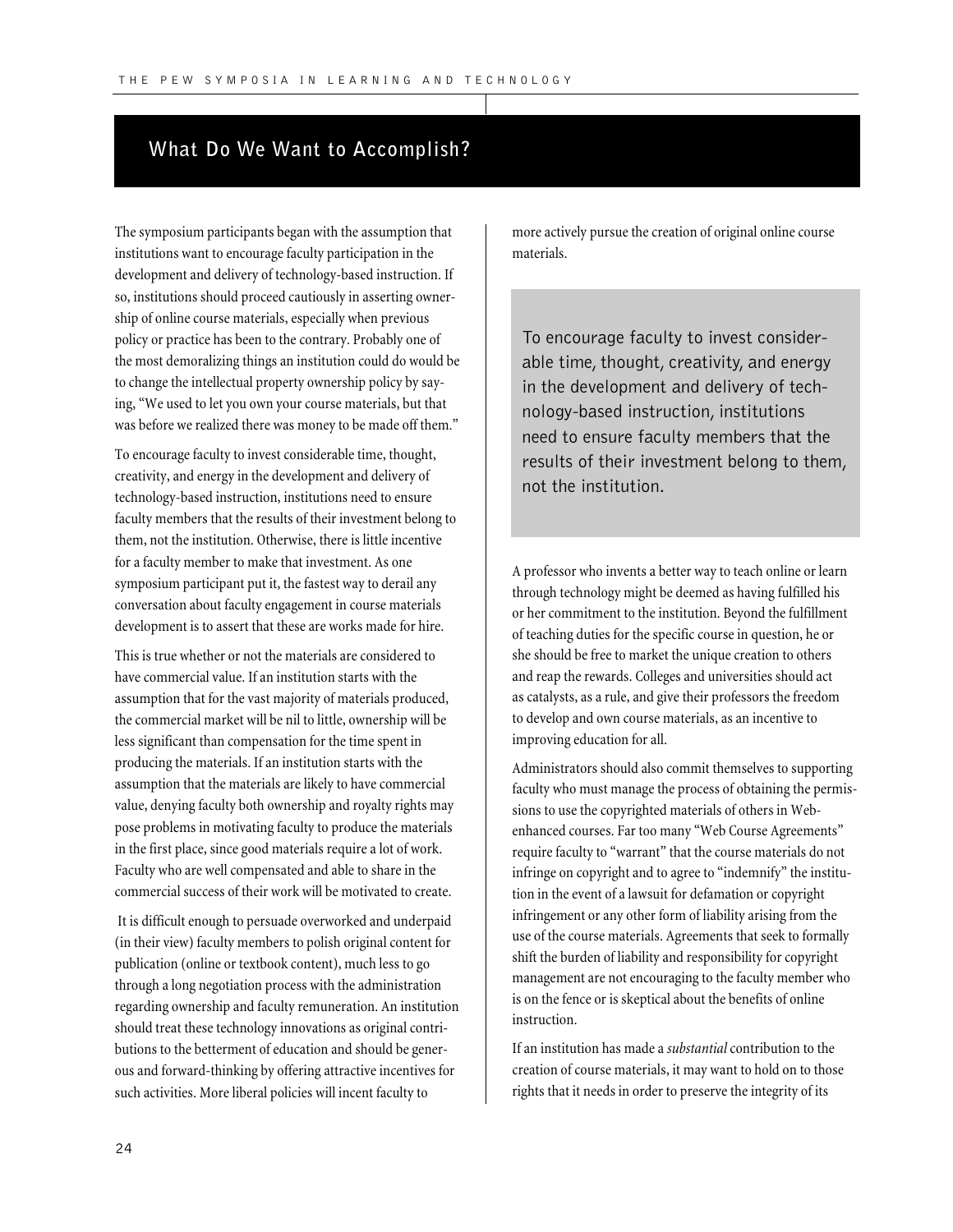academic program. In these *specific* cases, the college or university and the creator(s) could sign a standard agreement that allocates (licenses) to the college or university the ability to exercise certain rights, without obtaining permission from the copyright owner:

- The right, on a limited, nonexclusive basis, of colleagues and students in the author's own department, on his or her own campus, or on campuses within a large university system to make reproductions of the work to use in teaching, scholarship, and research
- The right to control whether the institution's name or logo is displayed in association with the work
- The right to require an appropriate acknowledgment of institutional support of the creation of the work
- The right to borrow portions of the work for use in compilations or other composite works
- The right to reproduce the work for uses directly related to advancing the mission or maintaining the culture of the college or university
- The right to be informed in advance of any uses, reproductions, distributions, and dispositions of the copyrighted work by the author(s)
- The right to duplicate the work for teaching, scholarship, and research and, on a limited basis, the right to make derivative works if the author or authors assign copyright ownership to a third party<sup>6</sup>

Institutions should treat technology innovations as original contributions to the betterment of education and should be generous and forward-thinking by offering attractive incentives for such activities.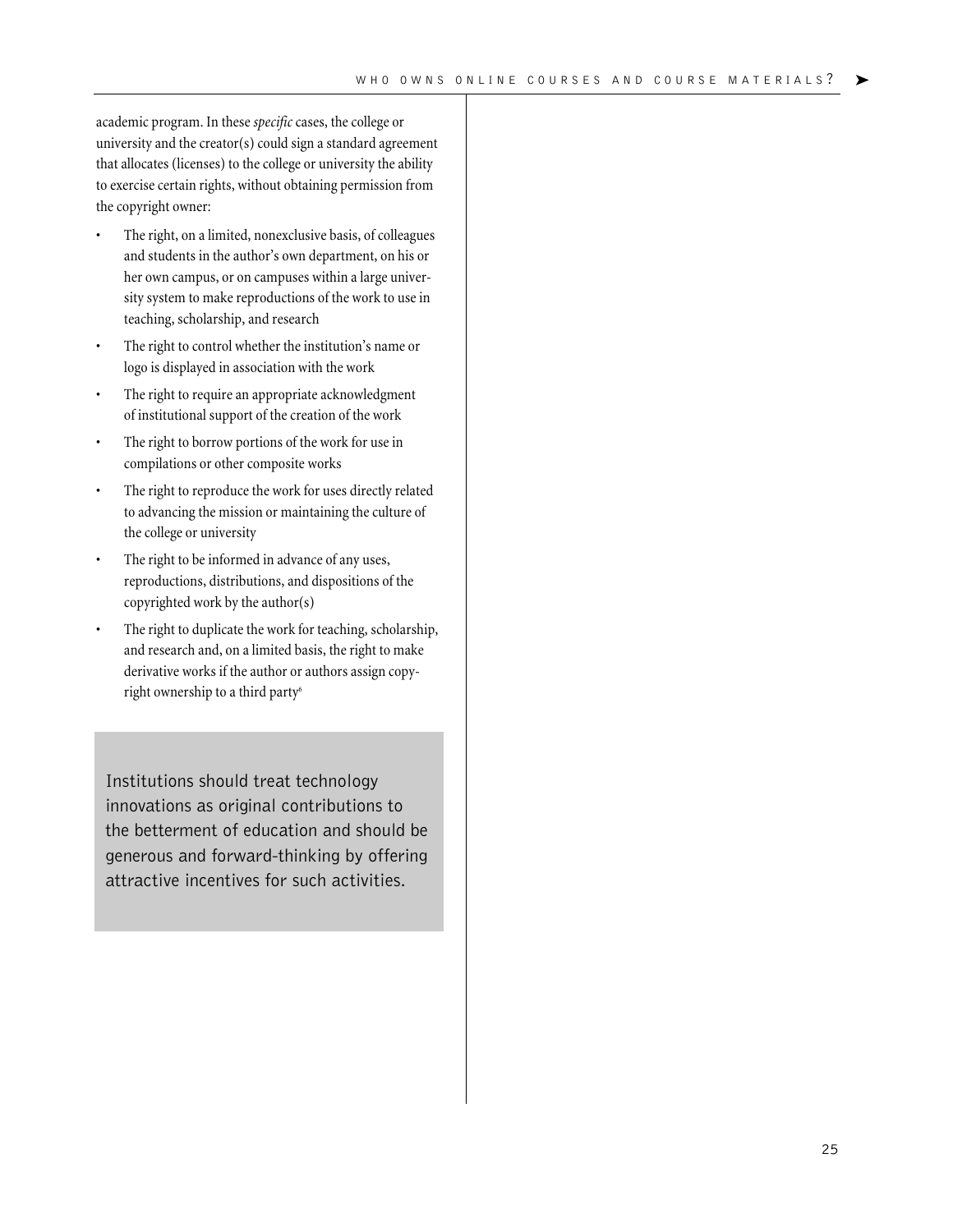#### **What Kind of Policy Do We Need?**

The symposium participants agreed that all institutions need to have a framework for thinking through these issues and the implications of the electronic revolution for their institutions and faculty. Having a framework for discussion and decisionmaking is, however, quite different from writing elaborate policies. One of the questions the participants considered was whether or not every institution needs a policy, since it is unlikely that the vast majority of institutions will create course materials that make money. Most policies that are being written on campuses today are overly complicated because institutions are trying to anticipate all possible circumstances. Including a detailed division of royalties, for example, seems extreme considering the likelihood that a commercially viable product will even be produced.

Most policies that are being written on campuses today are overly complicated because institutions are trying to anticipate all possible circumstances. Including a detailed division of royalties, for example, seems extreme considering the likelihood that a commercially viable product will even be produced.

We recommend that the default policy position for all institutions should be that the faculty member owns the course materials he or she has created. Rather than trying to anticipate all the possible exceptions and include them in a policy, institutions may want to incorporate "trigger mechanisms" in the primary policy; these would define specific situations or conditions that would trigger the application of a second policy. As an example, if the course materials are commercialized by someone other than the college or university and actually make money, the institution could reserve the right to get a certain percentage of royalties to recover any investment it may have made. That percentage should be small, perhaps 5 percent.

Who commercializes the products—who markets and distributes them—is a critical issue. If the institution is in a position to take on these activities, or to negotiate with external entities on behalf of the faculty member to help in commercializing the products, the institution could also say that it has an office to perform these tasks. The stance toward the faculty member would be, "If you need the institution's help to do something or think that we can add value to the process, then come to us." This approach puts the institution in the position of figuring out ways to provide support to faculty and addressing the issue as one of process rather than one of intellectual property.

#### **Notes**

1. Lisa Guernsey and Jeffrey R. Young, "Who Owns On Line Courses?" *Chronicle of Higher Education,* June 5, 1998.

2. David F. Noble, "Digital Diploma Mills: The Automation of Higher Education," October 1997. http://www.firstmonday.dk/issues/issue31/noble/index.html

3. Perry M. Robinson, *Technology and Higher Education,* 1996-97 (Washington, D.C.: American Federation of Teachers, 1997).

4. This section draws heavily from Dan Burk's excellent exposition of the legal issues: Dan L. Burk, "Ownership of Electronic Course Materials in Higher Education," *CAUSE/EFFECT* 20, No. 3 (fall 1997): 13–18. http://www.educause.edu/ir/library/html/cem9734.html

5. Consortium for Educational Technology for University Systems (CETUS), "Ownership of New Works at the University: Unbundling of Rights and the Pursuit of Higher Learning," 1997. http://www.cetus.org/ownership.pdf

6. These recommendations are drawn directly from the CETUS report, ibid.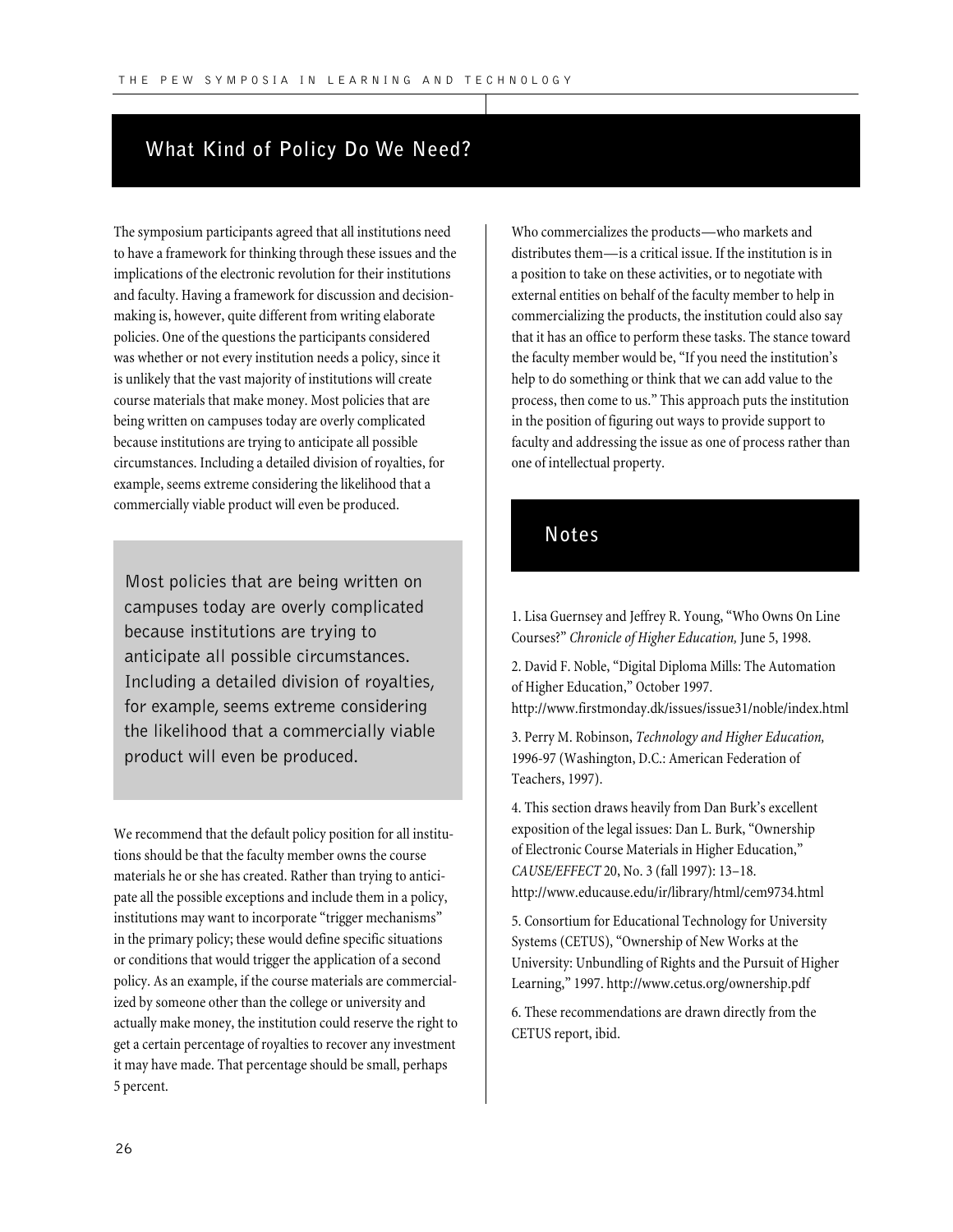### **Symposium Participants**

**Barbara McFadden Allen** *Director* Committee on Institutional Cooperation

**Dan L. Burk** *Professor of Law* University of Minnesota Law School

**Bruce Chaloux** *Director, Southern Regional Electronic Campus* Southern Regional Education Board

**George Connick** *President* Distance Education Publications

**Kenneth D. Crews** *Director, Copyright Management Center, and Associate Professor of Law* Indiana University–Purdue University Indianapolis

**Russ Edgerton** *Director, Pew Forum on Undergraduate Learning* The Education Trust

**William H. Graves** *Chairman and Founder* Eduprise

**Georgia K. Harper** *Attorney/Section Manager–Intellectual Property* University of Texas System

**Isabella Hinds** *Director of Publisher Alliances* WebCT

**Terence P. McElwee** *Director, Technology Transfer and Corporate Research* Marquette University

**Gary Miller** *Associate Vice President, Continuing and Distance Education* Penn State University

**James Neal** *Dean of University Libraries* The Johns Hopkins University

**Rodney J. Petersen** *Director, OIT Policy and Planning* University of Maryland

**Carol A. Twigg** *Executive Director* Center for Academic Transformation

#### **Virtual Participants**

**Robert K. Gemin** *Vice President and Publisher* Archipelago Productions

**Robert C. Heterick, Jr.** *Former President* Educom

**Sylvia Manning** *Interim Chancellor* The University of Illinois at Chicago

**Christopher J. Rogers** *Director of New Business Development* John Wiley and Sons, Inc.

#### **Rapporteurs**

**Patricia Bartscherer** *Program Manager* Center for Academic Transformation

#### **Susan Oaks**

*Assistant Professor and Area Coordinator, Communications, Arts, and Humanities* SUNY Empire State College